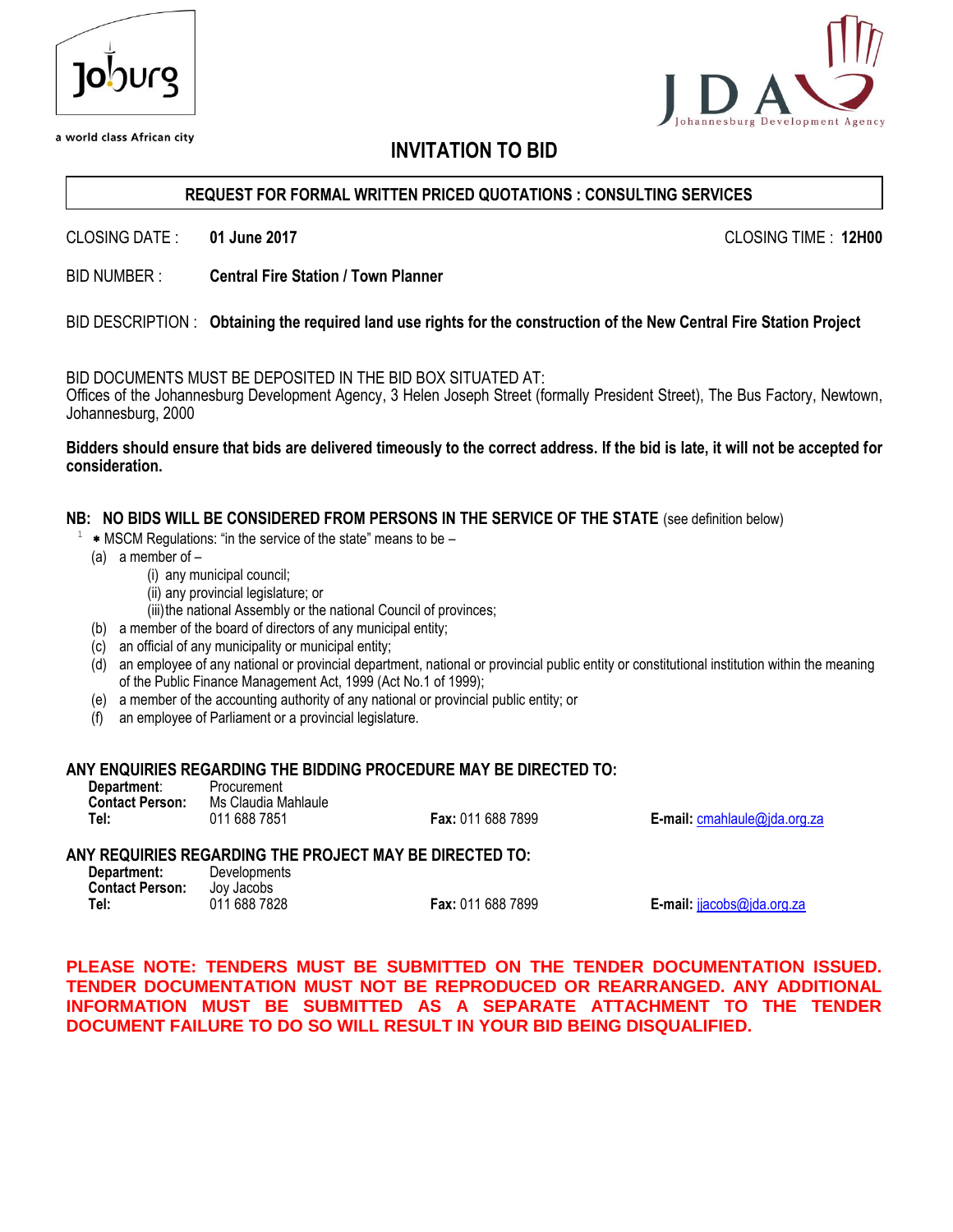# **OFFER**

# THE FOLLOWING PARTICULARS MUST BE FURNISHED **(FAILURE TO DO SO WILL RESULT IN YOUR BID BEING DISQUALIFIED)**

| NAME OF BIDDER                                                                                                                                                                                                                                     |  |  |  |
|----------------------------------------------------------------------------------------------------------------------------------------------------------------------------------------------------------------------------------------------------|--|--|--|
| POSTAL ADDRESS                                                                                                                                                                                                                                     |  |  |  |
| STREET ADDRESS                                                                                                                                                                                                                                     |  |  |  |
| <b>TELEPHONE NUMBER</b>                                                                                                                                                                                                                            |  |  |  |
| <b>CELLPHONE NUMBER</b>                                                                                                                                                                                                                            |  |  |  |
| <b>FACSIMILE NUMBER</b>                                                                                                                                                                                                                            |  |  |  |
| VAT REGISTRATION NUMBER                                                                                                                                                                                                                            |  |  |  |
| <b>TOTAL BID PRICE</b>                                                                                                                                                                                                                             |  |  |  |
| TOTAL BID PRICE in words                                                                                                                                                                                                                           |  |  |  |
|                                                                                                                                                                                                                                                    |  |  |  |
| <b>TAX PIN NUMBER</b>                                                                                                                                                                                                                              |  |  |  |
|                                                                                                                                                                                                                                                    |  |  |  |
|                                                                                                                                                                                                                                                    |  |  |  |
|                                                                                                                                                                                                                                                    |  |  |  |
|                                                                                                                                                                                                                                                    |  |  |  |
|                                                                                                                                                                                                                                                    |  |  |  |
|                                                                                                                                                                                                                                                    |  |  |  |
| SIGNATURE OF BIDDER                                                                                                                                                                                                                                |  |  |  |
| CAPACITY UNDER WHICH THIS BID IS SIGNED                                                                                                                                                                                                            |  |  |  |
| <b>DATE</b>                                                                                                                                                                                                                                        |  |  |  |
| The following conditions will apply:<br>• A copy of a valid Tax Clearance Certificate and Tax Compliance Letter must be submitted. Bidder's whose tax matters are not in order with<br>the South African Receiver of Revenue will be disqualified. |  |  |  |

- An original and valid BBBEE status level verification certificate or a certified copy thereof must be submitted.
- **An EME must submit a sworn affidavit confirming the following :** 
	- **Annual turnover revenue of R10 million or less; and**
	- **Level of black ownership**
	- **Any misrepresentations in terms of the above constitutes a criminal offence as set out in the B-BBEE Act as amended**
- A copy of the bidder's current municipal account in the name of the bidder or alternatively in the names of the directors / partners of the bidding entity must be submitted.
- Price(s) quoted must be valid for at least thirty (30) days from date of your offer.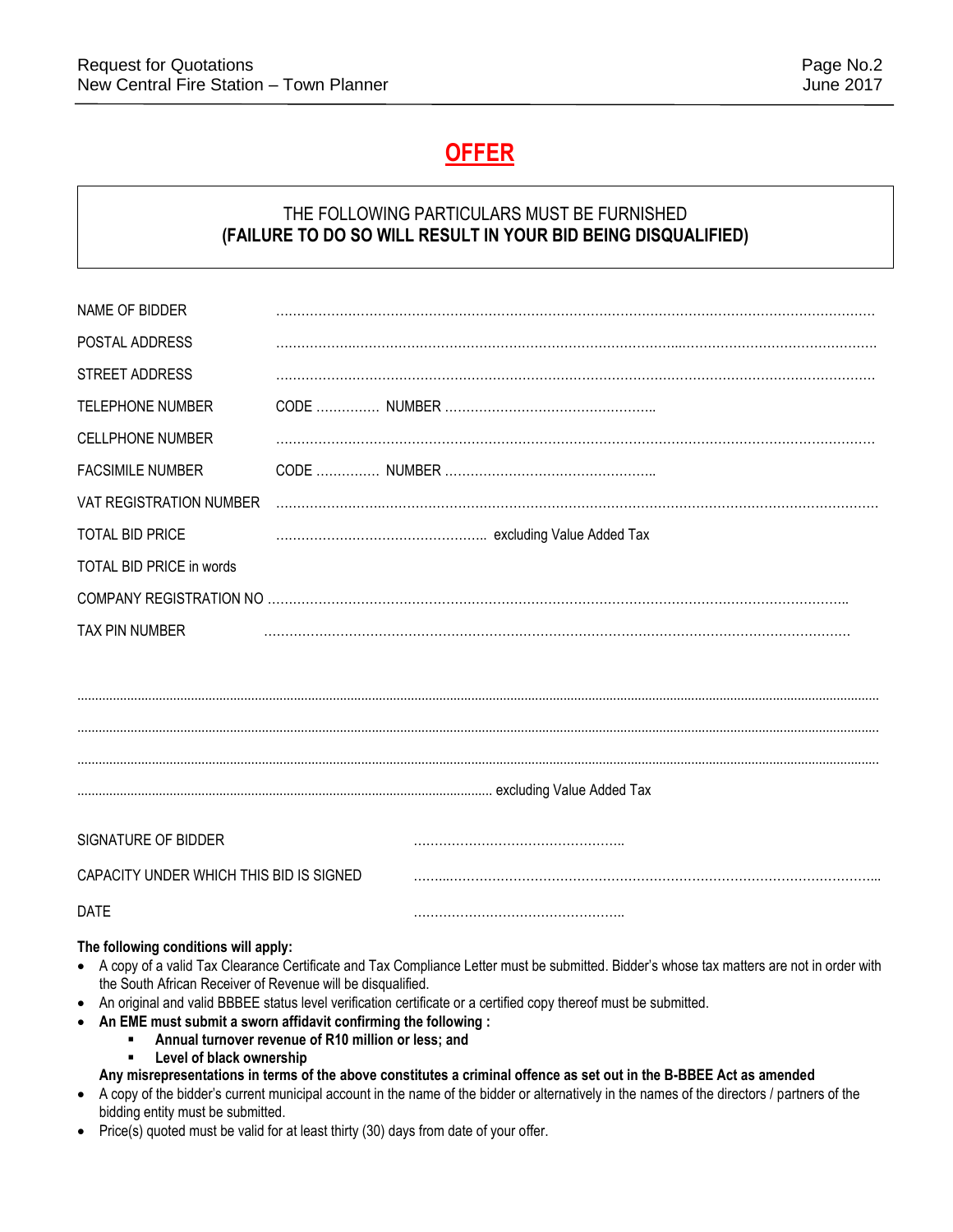- Price(s) quoted must be firm and must be exclusive of VAT.
- If the price quoted is above R 30 000 (inclusive of VAT), the quotation will be evaluated in terms of the 80/20 preference point system as prescribed in the Preferential Procurement Framework Act (No. 5 of 2000).

**Failure to comply with these conditions may invalidate your offer.**

### **REQUEST FOR FORMAL WRITTEN PRICE QUOTATIONS from**

### **Town planners to obtain the required land use rights for the New Central Fire Station project.**

### **1. LOCATION**

The site is located on the following portions which are situated off Albert and Joubert Streets in the Johannesburg CBD :

- **•** Portion 86 TURFFONTFIN 96-IR
- Remainder of Portion 89 TURFFONTEIN 96-IR
- Portion 367 TURFFONTEIN 96-IR

### **2. PROJECT DESCRIPTION**

The City of Johannesburg (COJ) will be re-developing its Central Fire Station on City of Johannesburg owned land parcels. The parcels as described above are farm portions, which will need to be regularized in order to proceed with development.

In addition those farm portions following township establishment may require rezoning.

### **3. DURATION**

Appropriate rights / consents are to be in place as soon as possible but by no later than 30 November 2017. The successful bidder will be required to avail the necessary resources to achieve this date.

### **4. DELIVERABLES AND PRICING**

Quotations are required for a town planner to obtain the required land use rights in order to develop the New Central Fire Station. It is envisaged that a township establishment and rezoning will be required.

### **Township Establishment**

The town planner is expected to follow due process in the application for township establishment of the above portions, as regulated by the City of Johannesburg Land Use Management, resulting in designated erven.

It is expected that the town planner will utilise their own expertise, together with input from the client, to decide if the portions above will be registered under one township or multiple townships.

### **Rezoning**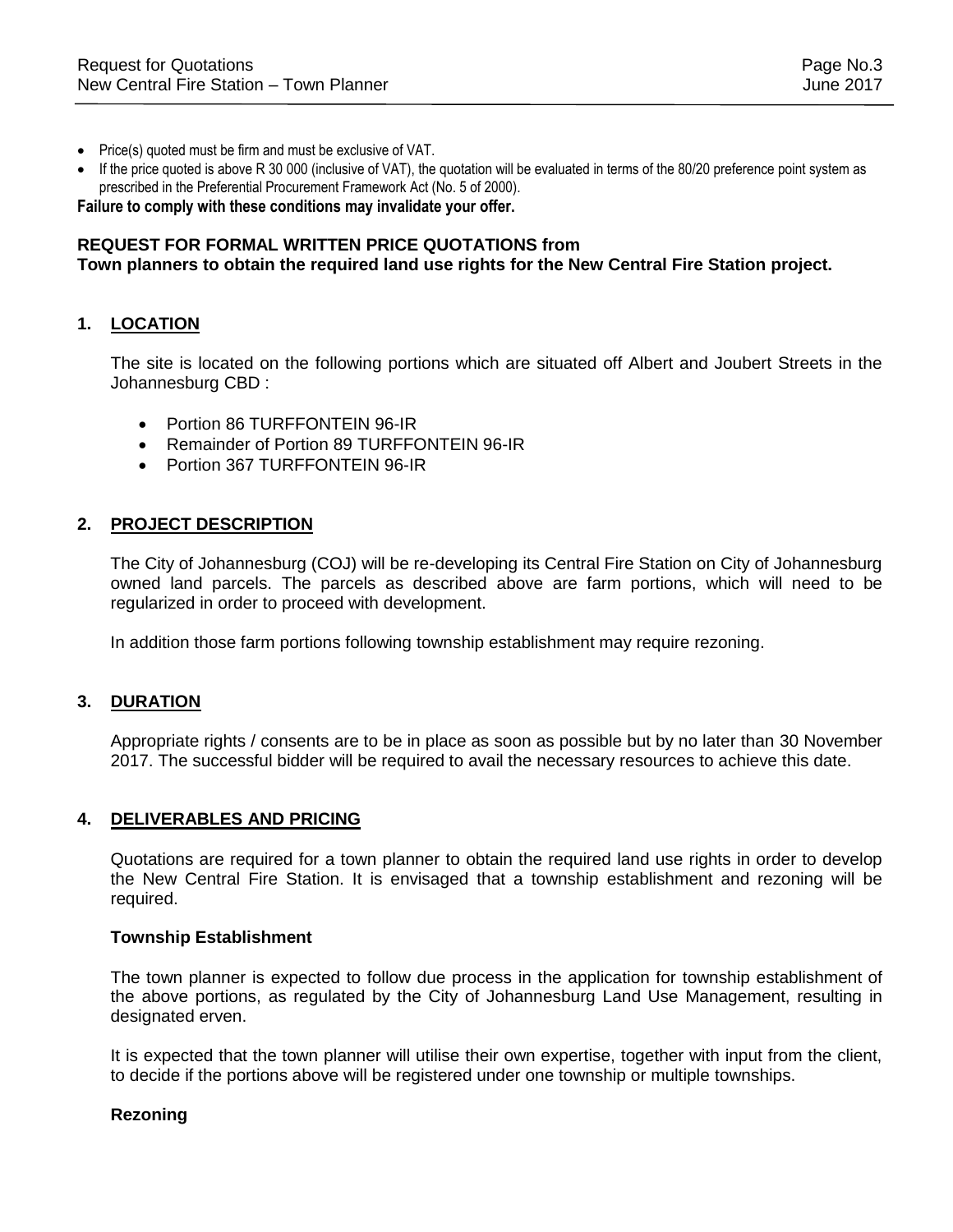The town planner is expected to follow due process in the application for rezoning of the above portions, as regulated by the City of Johannesburg Land Use Management, resulting in the required zoning. It is noted that the township establishment process will render the farm portions described above under different descriptions, but are used to indicate that they will require rezoning following township establishment. Initial indications demonstrate that the site will be required to be rezoned from Demarcated Mining Land to Municipal Use; but this will be finalized in discussion with the client, COJ Land Use Management and the successful bidder.

Detailed explanations of the processes / activities to be undertaken in order to obtain the required land use rights are to be included with the quotation and detailed costings must be provided for each activity identified in the proposal. Pricing must include for all required meetings with City officials.

### **5. PROPOSAL CONTENT**

The bidder's submission must provide the JDA with sufficient information to enable the employer to make a sound and fair evaluation of the proposal. It must clearly indicate the **relevant** previous experience, capability, and capacity of the bidding entity to undertake the project. The proposal should **use the same item numbers as below**.

The following minimum documentation must be provided :

- 5.1 **THE "OFFER" PAGE MUST BE COMPLETED IN FULL AND SIGNED**. **Any bidder who fails to do so will be disqualified.**
- 5.2 **Tenderers are required to submit a detailed fee proposals based on the requirements set out in item 4 above and to ensure that the final TOTAL FEE IS CORRECTLY TRANSFERRED TO THE "OFFER" PAGE. Any bidder who fails to do so will be disqualified.**
- 5.3 **A copy of a valid Tax Clearance Certificate and Tax Compliance Letter. Bidder's whose tax matters are not in order with the South African Receiver of Revenue will be disqualified.**
- 5.4 Company registration documents.
- 5.5 A valid certified BBBEE status level verification certificate , substantiating the bidding entities BBBEE rating. Only certificates issued by verification agencies accredited by the South African Accreditation System (SANAS), or by registered auditors approved by the Independent Regulatory Board of Auditors (IRBA) will be accepted. **THE COPY MUST BEAR AN ORIGINAL CERTIFICATION STAMP. FAILURE TO SUBMIT AS REQUIRED WILL RESULT IN THE BIDDER SCORING ZERO(0) POINTS FOR BBBEE.**

**An EME must submit a sworn affidavit confirming the following :**

- **Annual turnover revenue of R10 million or less; and**
- **Level of black ownership**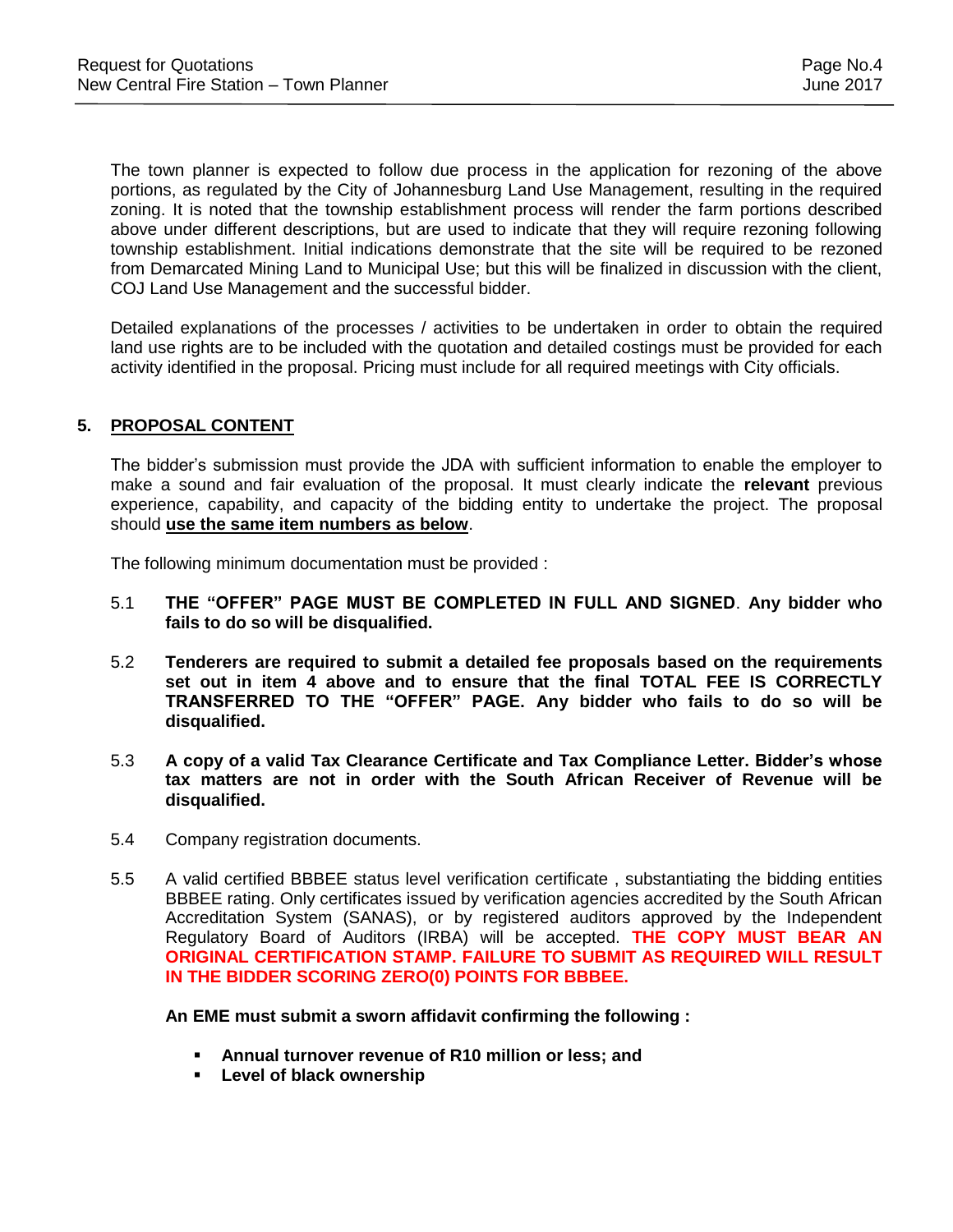### **Any misrepresentation in terms of the above constitutes a criminal offence as set out in the B-BBEE Act as amended.**

- 5.6 A certified copy of the bidder's Professional Indemnity Insurance certificate indicating the maximum value per claim in an insurance period, the applicable excess, and the expiry date. A minimum cover of R1m is required for this project. (If applicable)
- 5.7 A copy of the bidding entity's latest municipal rates account in the name of the bidding entity or alternatively in the names of the directors / partners of the bidding entity.
- 5.8 Audited financial statements for the past two years.
- 5.9 Details of directors / partners / members and shareholders.
- 5.10 Certificates of membership/s to industry bodies. (if applicable)
- 5.11 A corporate brochure. Alternatively a brief summary of the entity's background.
- 5.12 A schedule of completed contracts of a **similar** nature to this project ie. **experience of at least 5 years in town planning.** The following details **must** be included on the schedule:
	- $\triangleright$  Description of the project
	- $\triangleright$  Service rendered
	- $\triangleright$  Name of employer / client and their representative's contact details
	- $\triangleright$  Cost of the works (project construction value)
	- $\triangleright$  Fee obtained for services
	- $\triangleright$  Date of completion
- 5.13 Provide information on the individuals who will be assigned to **this project (NOT the entire company)**. **Said individuals must have a minimum of a Bachelors Degree in Town and Regional Planning, be registered with an industry body and have a minimum of 5 years of experience in statutory planning.** The following **must** be addressed :
	- $\triangleright$  role/s and responsibility/ies on this project
	- $\triangleright$  relevant qualifications
	- $\triangleright$  number of years of relevant experience in the industry and in the proposed role
	- $\triangleright$  a percentage estimate of the time planned to be dedicated to this project by each person
	- $\triangleright$  detailed CV's for each member of the team noting their specific relevant project experience **i.e. experience in town planning** [project description, role and responsibilities, project value].
- 5.14 A detailed approach and methodology statement wherein the approach to be followed is clearly outlined **ie. what are the proposed rights, what development applications are required and what are the processes involved for obtaining them**. **Bidders must also indicate what information will be required from other professionals and / or the client.** This section should show the tenderer's understanding of the process and input required towards the completion of the required services.
- 5.15 A preliminary programme that identifies key elements and the anticipated duration.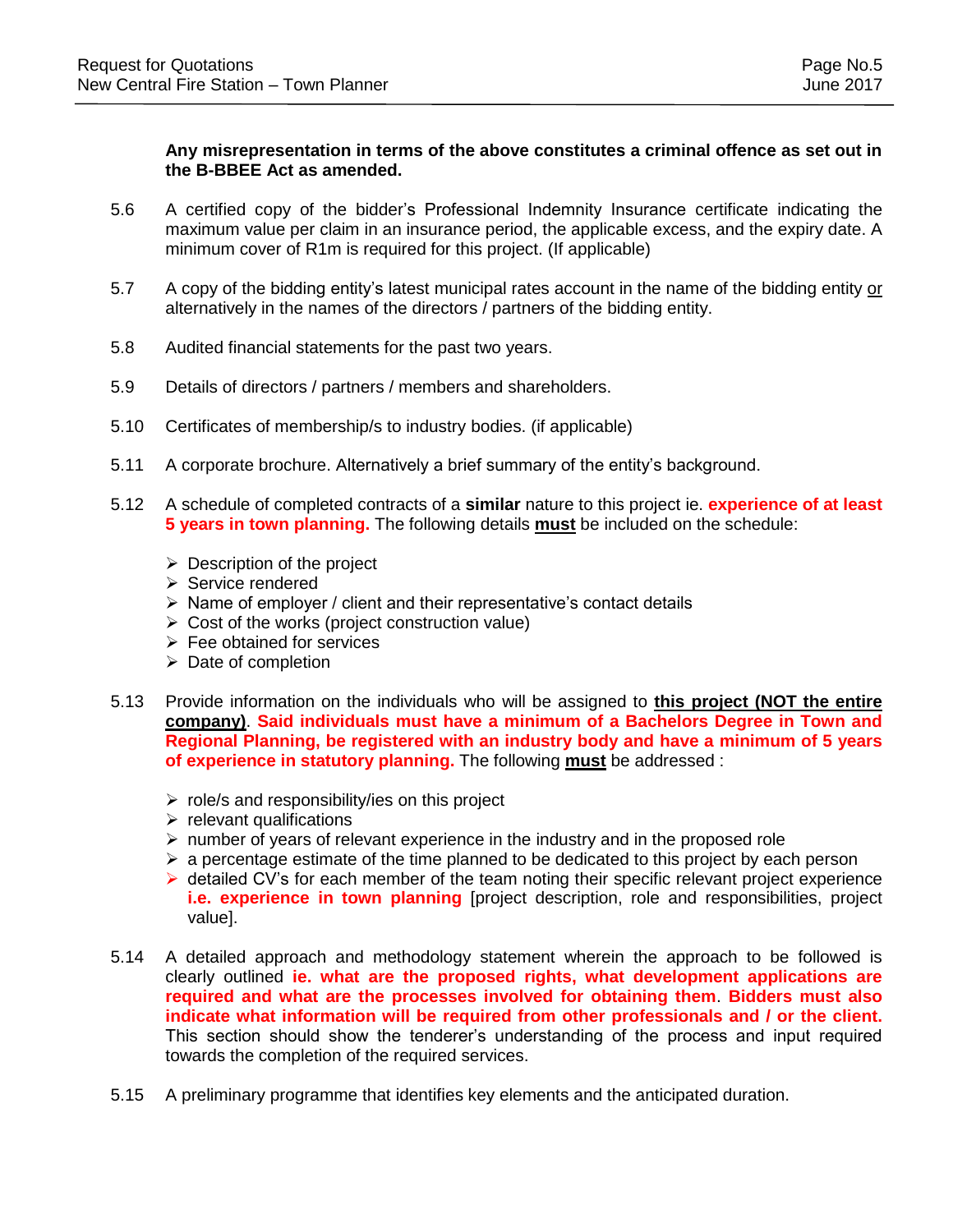5.16 The forms A to E annexed, must be scrutinized, completed in full and submitted together with your quotation.

### **Failure to comply with the requirements in item 5 will result in tenderers been negatively scored for responsiveness or disqualified for non-compliance.**

### **Note for consortium and joint ventures**

- The items in item 5 above are to be addressed and completed by **EACH** member of the consortium or joint venture.
- An agreement between all parties of the consortium or joint venture is to accompany the tender submission.
- A lead consultant is to be appointed and noted in the submission.

### **Failure to comply with these conditions may invalidate your offer.**

### **6. PRICE AND EMPOWERMENT**

Having provided the documentation in 5 above and demonstrated the required experience, the 80/20 Preference Point System will be applied.

This system assigns a score to each tenderer based on the quoted price and on the bidder's BBBEE status. These scores are combined to determine an overall score for the bidder. The bidder with the highest score will be considered for acceptance.

The Preference Point System will be applied as detailed overleaf :

- $\triangleright$  For tenders up to R1 million
	- 80 points are assigned to price
	- Up to 20 points are assigned to BBBEE status per the table under item 6.1.1
- $\triangleright$  Points scored will be rounded off to the nearest 2 decimal places

### 6.1.1 Points awarded for BBBEE status level

Points will be awarded for empowerment (BBBEE), in accordance with the Preferential Procurement Regulations 2017 published in Government Gazette No.40553 dated 20 January 2017. The table below is applicable in this regard :

|                            | Number of Points |
|----------------------------|------------------|
| <b>B-BBEE Status Level</b> | Tenders from     |
| Of Contributor             | R30 000.00 up to |
|                            | R50 000 000.00   |
|                            | 20               |
| 2                          | 18               |
|                            | 14               |
|                            | 12               |
|                            |                  |
|                            |                  |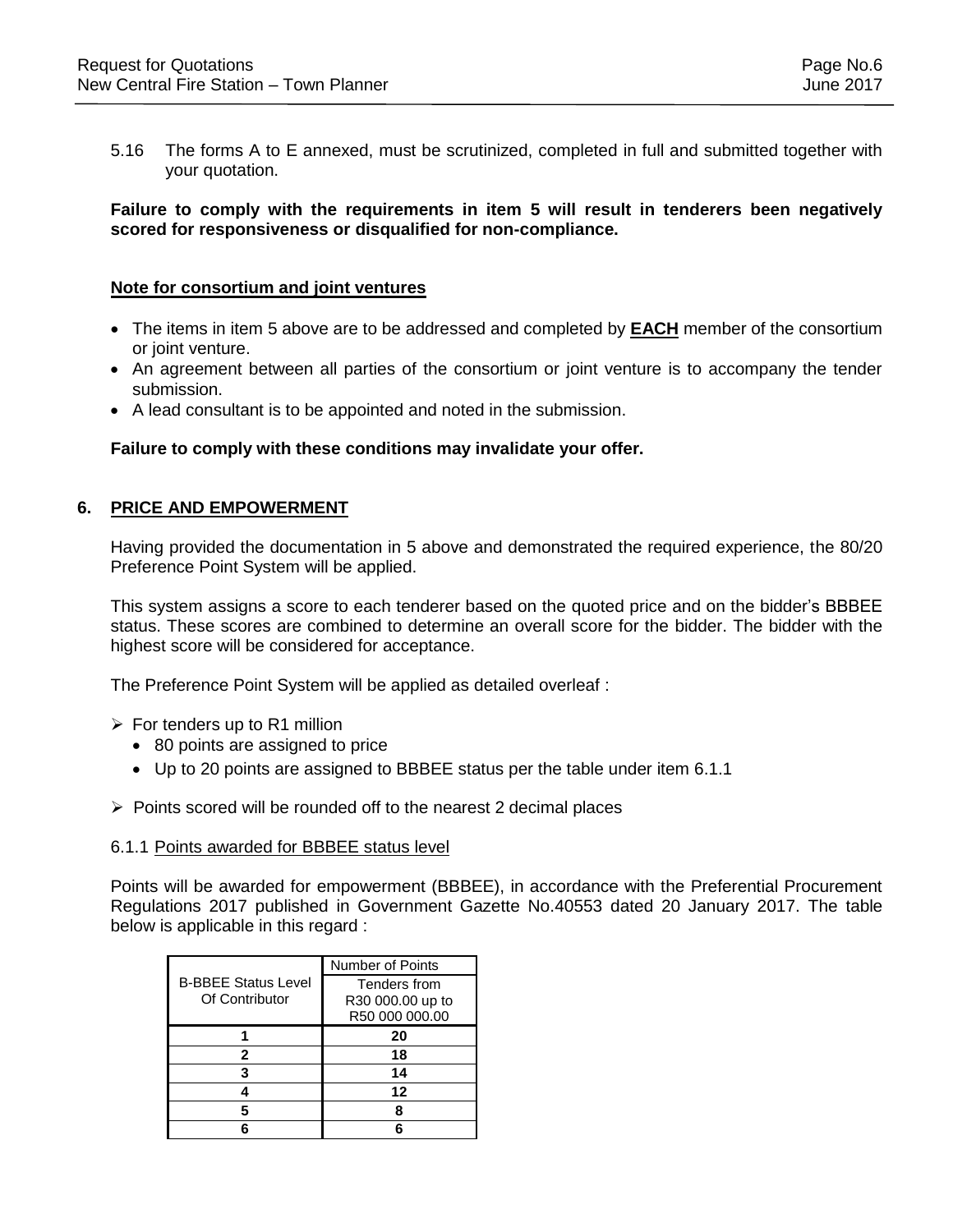| <b>Non-Compliant</b><br>contributor |  |
|-------------------------------------|--|

### Notes :

- 6.2.1.1 "B-BBEE status level of contributor" means the B-BBEE status received by a measured entity based on its overall performance using the relevant scorecard contained in the Codes of Good Practice on Black Economic Empowerment, issued in terms of section 9(1) of the Broad-Based Black Economic Empowerment Act ( Act No.53 of 2003).
- 6.2.1.2 Tenderers must submit their valid B-BBEE status level verification certificate , substantiating their B-BBEE rating. Certificates issued by either verification agencies accredited by the South African Accreditation System (SANAS) or by registered auditors approved by the Independent Regulatory Board for Auditors (IRBA) are acceptable. **THE COPY MUST BEAR AN ORIGINAL CERTIFICATION STAMP. FAILURE TO SUBMIT AS REQUIRED WILL RESULT IN THE BIDDER SCORING ZERO(0) POINTS FOR BBBEE.**
- 6.2.1.3 Bidders with annual total revenue of R5 million or less qualify as exempted and must submit a certificate ; issued by a registered auditor, accounting officer or an accredited verification agency.
- 6.2.1.4 The submission of such certificates must comply with the requirements of instructions and guidelines issued by the National Treasury and be in accordance with notices published by the Department of Trade and Industry in the Government Gazette.
- 6.2.1.5 A trust, consortium or joint venture will qualify for points for their B-BBEE status level as a legal entity, provided that the entity submits their B-BBEE status level certificate.
- 6.2.1.6 A trust, consortium or joint venture will qualify for points for their B-BBEE status level as an unincorporated entity, provided that the entity submits their consolidated B-BBEE scorecard as if they were a group structure and that such a consolidated B-BBEE scorecard is prepared for every separate tender.
- 6.2.1.7 A person will not be awarded points for B-BBEE status level if it is indicated in the tender documents that such a tenderer intends sub-contracting more than 25% of the value of the contract to any other enterprise that does not qualify for at least the points that such a tenderer qualifies for.
- 6.2.1.8 A person awarded a contract will not be permitted to sub-contract more than 25% of the value of the contract to any other enterprise that does not have an equal or higher B-BBEE status level than the person concerned.

### 6.2.2 Formula for scoring tender price

The following formula will be used to calculate the points for price.

# $P_s = X [1 - (Pt - P_{min})]$

**Pmin**

**Where** 

**P<sup>s</sup> =** Points scored for comparative price of tender under consideration

**P<sup>t</sup> =** Comparative price of tender under consideration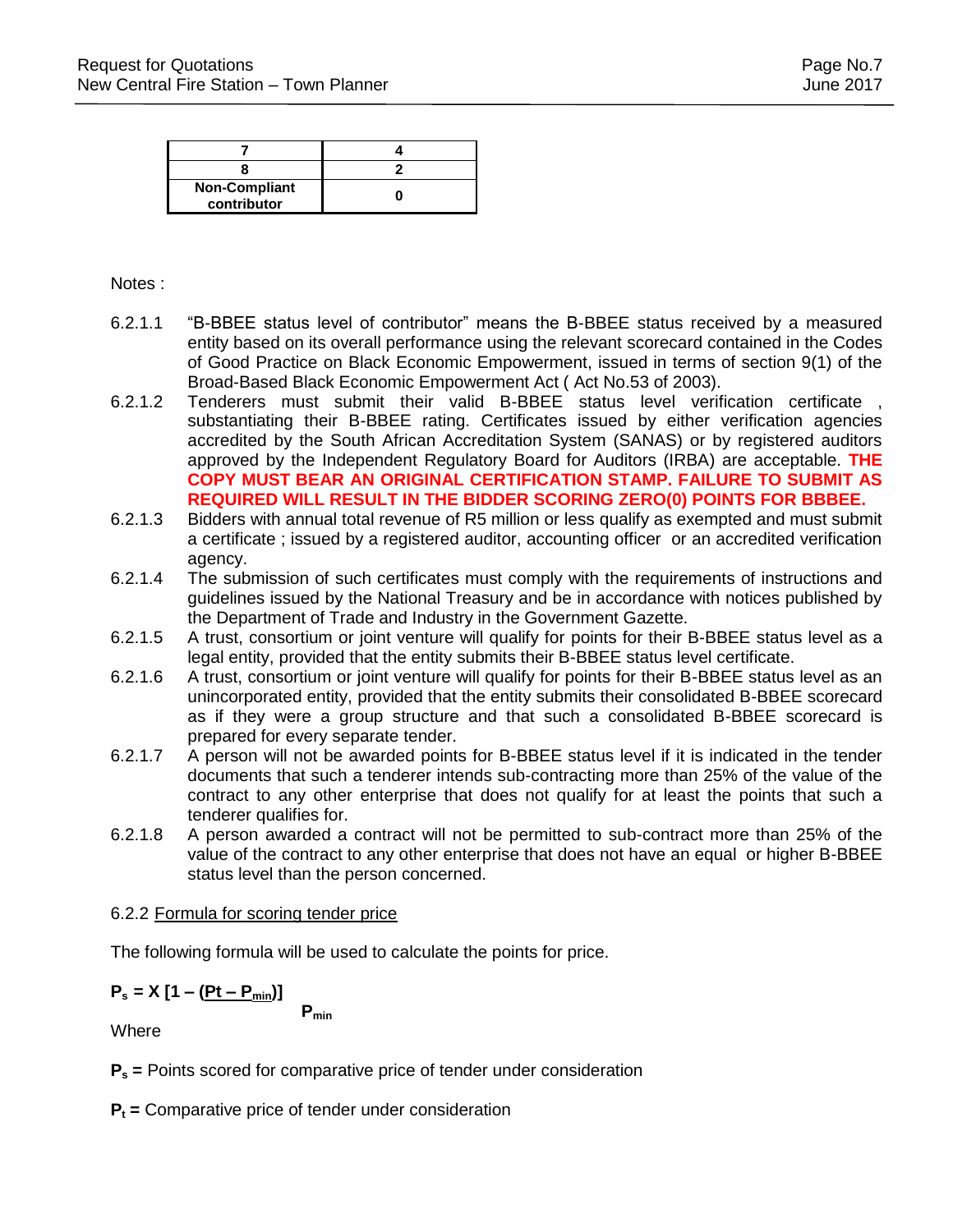**Pmin** = Comparative price of lowest acceptable tender

**X = Points** assigned to price

### 6.2.3 The total preference points for a tender are calculated with the formula

### $PP = P_s + P_{bee}$  Where

**PP** is the total number of preference points scored by the tenderer **P<sup>s</sup>** is the points scored for the comparative price of the tenderer, and **Pbee** is the number of points awarded to the tenderer based on his certified B-BBEE status level

### **7. RISK TOLERANCE**

The JDA has adopted a Risk Tolerance Framework (RTF) which enjoins the JDA to consider its risk exposure to contractors / service providers in terms of the number of contracts awarded to a single contractor / service provider in a particular year. In terms of the Risk Tolerance Framework, the JDA determines the risk exposure as excessive in instances where the value of the contracts are:

- a. The greater of R8 million or four contracts / projects within a particular financial year or
- b. The greater of R12 million or six contracts / projects over two financial years (current year and previous financial year);

A risk analysis shall be undertaken on the bidder with the highest number of points obtained, to determine whether the tenderer does not exceed the JDA's risk framework criteria as stated above. In other words, whether it falls within the ambit of the Risk Tolerance Framework as acceptable.

JDA reserves the right to award a contract to a bidder who has exceeded the threshold as stated above.

### **8. CLOSING DATE, TIME AND VENUE FOR SUBMISSIONS**

The words : "**Central Fire Station / Town Planner**" must be written / typed clearly on the envelope.

The envelope must be deposited in the tender box at the **Johannesburg Development Agency, Ground Floor, The Bus Factory, 3 Helen Joseph Street** (formally President Street)**, Newtown** only between the hours of 08H00 and 12H00**.** 

### **The Tender closes at 12h00 on Friday 01 June 2017.**

Envelopes will be stamped on receipt. There will be a public opening of tenders.

### **NO LATE / TELEPHONIC / FAXED / POSTAL TENDERS WILL BE ACCEPTED OR CONSIDERED**.

The Johannesburg Development Agency's selection of qualifying tenders shall be in the Johannesburg Development Agency's sole discretion and shall be final. The Johannesburg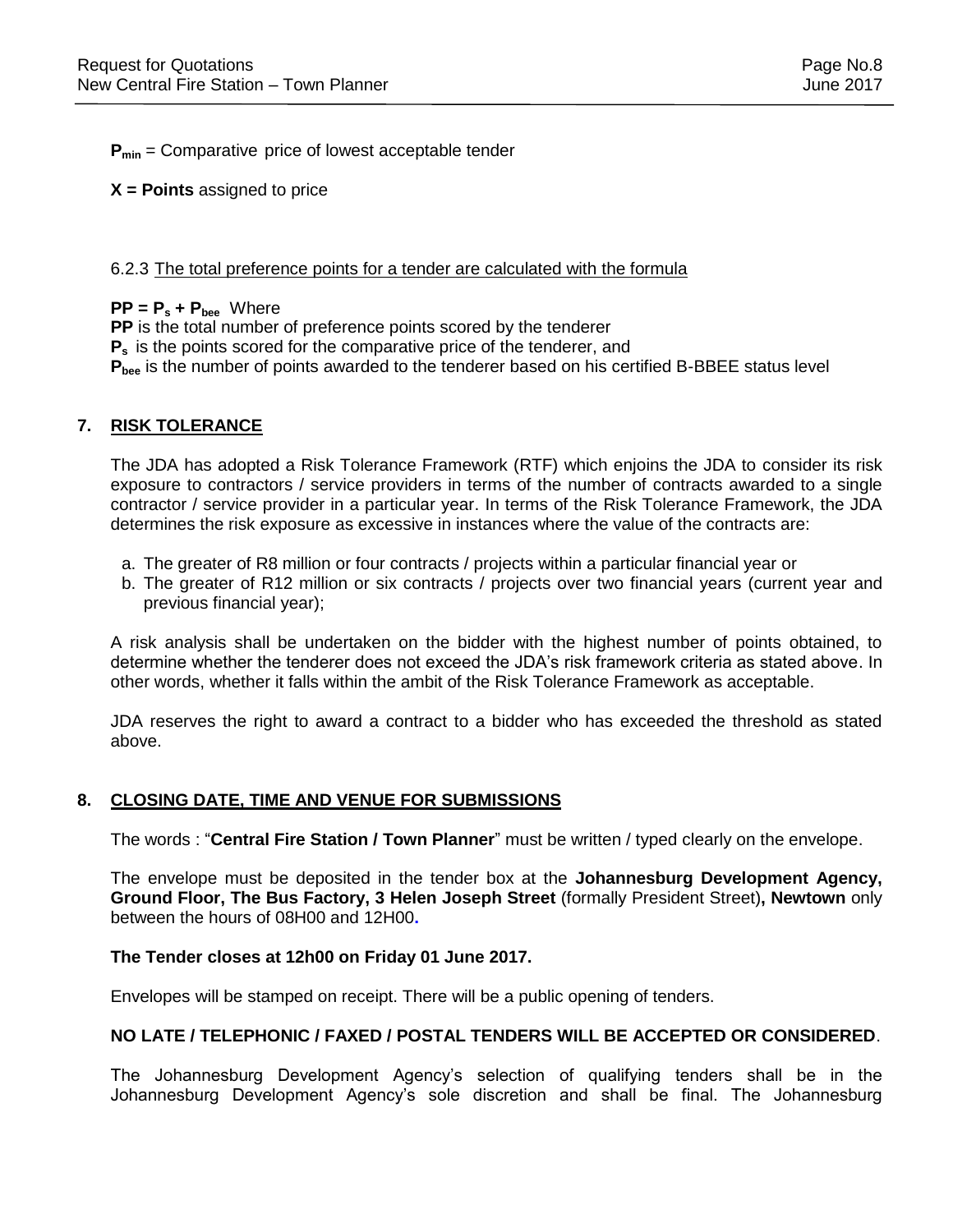Development Agency does not bind itself to accept any particular tender and no correspondence will be entered into.

Queries can be addressed in writing to: Joy Jacobs : [jjacobs@jda.org.za](mailto:cmahlaule@jda.org.za)

### **To all our stakeholders**

### **RE: The channels of reporting fraudulent and Corrupt Activities**

The JDA has a **zero-tolerance approach to Fraud, Theft, Corruption, Maladministration, and Collusion** by suppliers with employees. To reinforce this commitment, we have added more channels to report any Fraudulent and Corrupt activities.

We encourage all people doing business with the Johannesburg Development Agency to report any corrupt or illegal practice.

### **Anyone can report fraudulent and corrupt activities through one of the following channels:**

- **1. Free confidential Ethics Line: 0800 555 836 (24 hour, seven days a week)**
- **2. E-Mail address: [fraud@kpmg.co.za](mailto:fraud@kpmg.co.za)**
- **3. Confidential fax line: 0800 200 796**
- **4. Posted free-of-charge to : KPMG Hotpots, BNT371, P O Box 14671, Sinoville, 0129**



Let's join hands to take up the Fight against Fraud and Corruption in our society.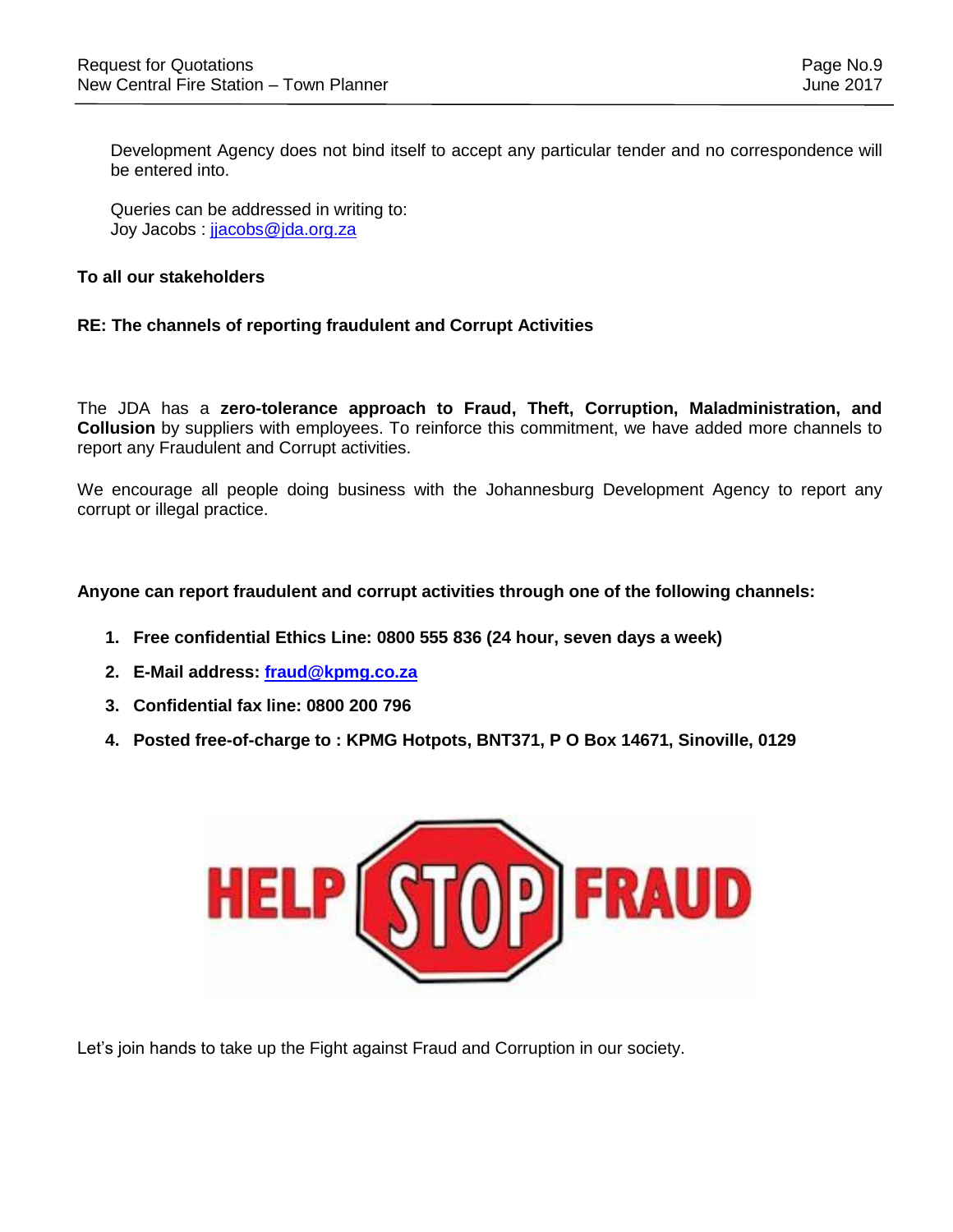# **ANNEXURE A : BUSINESS DECLARATION**

|    | <b>Tender/RFP Number</b>                                                        |                                                                                                                  |
|----|---------------------------------------------------------------------------------|------------------------------------------------------------------------------------------------------------------|
|    | <b>Tender/RFP Description</b>                                                   |                                                                                                                  |
|    | <b>Name of Company</b>                                                          |                                                                                                                  |
|    | <b>Contact Person</b>                                                           |                                                                                                                  |
|    | <b>Postal Address</b>                                                           |                                                                                                                  |
|    |                                                                                 |                                                                                                                  |
|    | <b>Physical Address</b>                                                         |                                                                                                                  |
|    |                                                                                 |                                                                                                                  |
|    | <b>Telephone Number</b>                                                         |                                                                                                                  |
|    | <b>Fax Number</b>                                                               |                                                                                                                  |
|    | <b>Cell Number</b>                                                              |                                                                                                                  |
|    | <b>E-mail Address</b>                                                           |                                                                                                                  |
|    | <b>Company/enterprise Income</b><br><b>Tax Reference Number</b><br>partnership) | (Insert personal income tax number if a one person business and personal income tax numbers of all partners if a |
|    |                                                                                 |                                                                                                                  |
|    |                                                                                 |                                                                                                                  |
| 1. | Type of firm                                                                    |                                                                                                                  |
|    | $\Box$ Partnership                                                              |                                                                                                                  |
|    | $\Box$ One person business/sole trader                                          |                                                                                                                  |
|    | $\Box$ Close corporation                                                        |                                                                                                                  |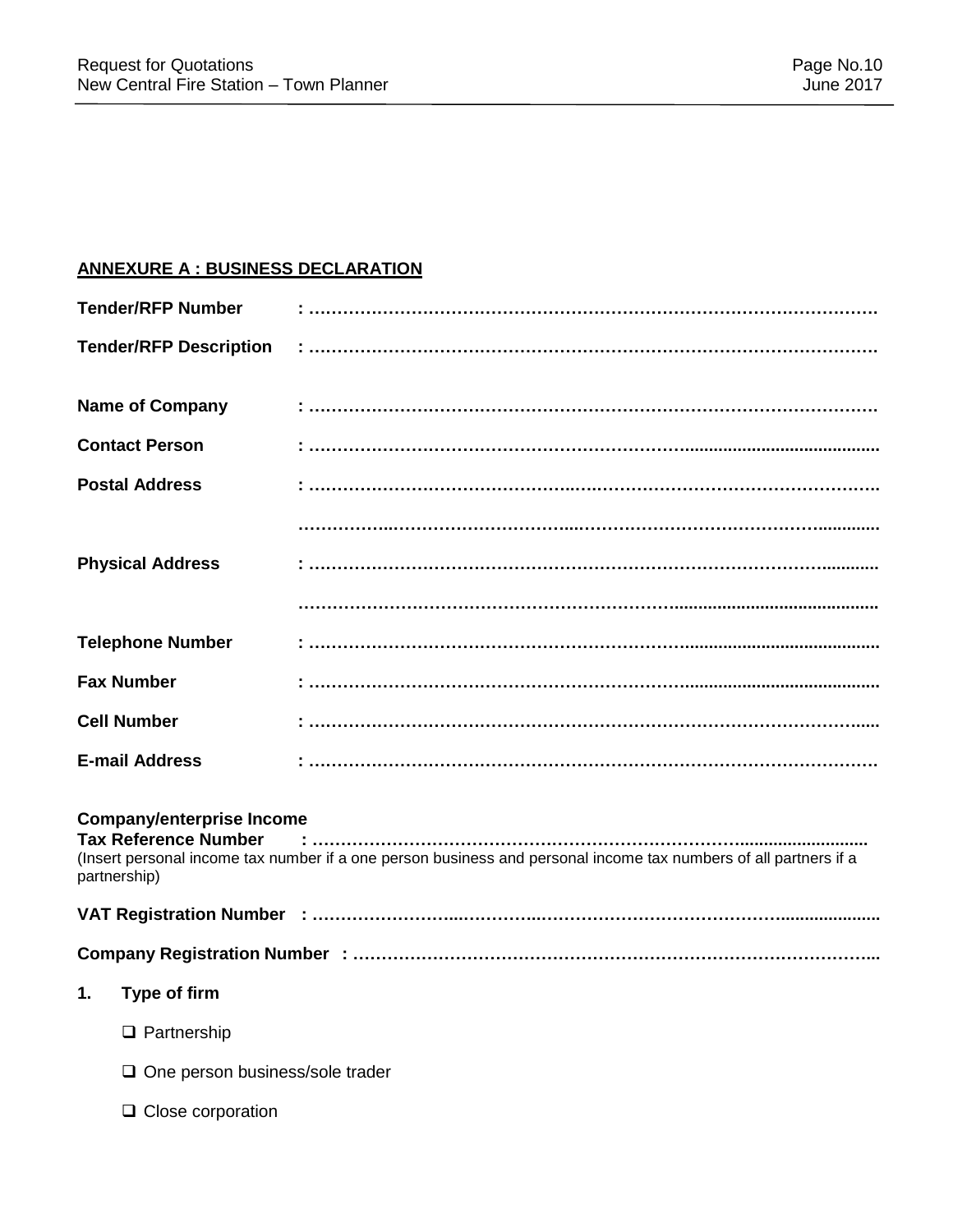|    | $\Box$ Public company                                                                                                                                                               |
|----|-------------------------------------------------------------------------------------------------------------------------------------------------------------------------------------|
|    | $\Box$ Private company                                                                                                                                                              |
| 2. | (Tick one box)<br><b>Principal business activities</b>                                                                                                                              |
|    |                                                                                                                                                                                     |
|    |                                                                                                                                                                                     |
|    |                                                                                                                                                                                     |
| 3. |                                                                                                                                                                                     |
| 4. | Detail all trade associations/professional bodies in which you have membership                                                                                                      |
|    |                                                                                                                                                                                     |
|    |                                                                                                                                                                                     |
|    |                                                                                                                                                                                     |
| 5. | Did the firm exist under a previous name?                                                                                                                                           |
|    | $\Box$ Yes<br>$\square$ No                                                                                                                                                          |
|    | (Tick one box)                                                                                                                                                                      |
|    |                                                                                                                                                                                     |
| 6. | How many permanent staff members are employed by the firm:                                                                                                                          |
|    | <b>Full Time</b>                                                                                                                                                                    |
|    | Part Time :                                                                                                                                                                         |
| 7. | In the case of a firm which renders services for different disciplines, how many permanent<br>staff members are employed by the firm in the discipline for which you are tendering: |
|    | <b>Full Time</b>                                                                                                                                                                    |
|    | Part Time :                                                                                                                                                                         |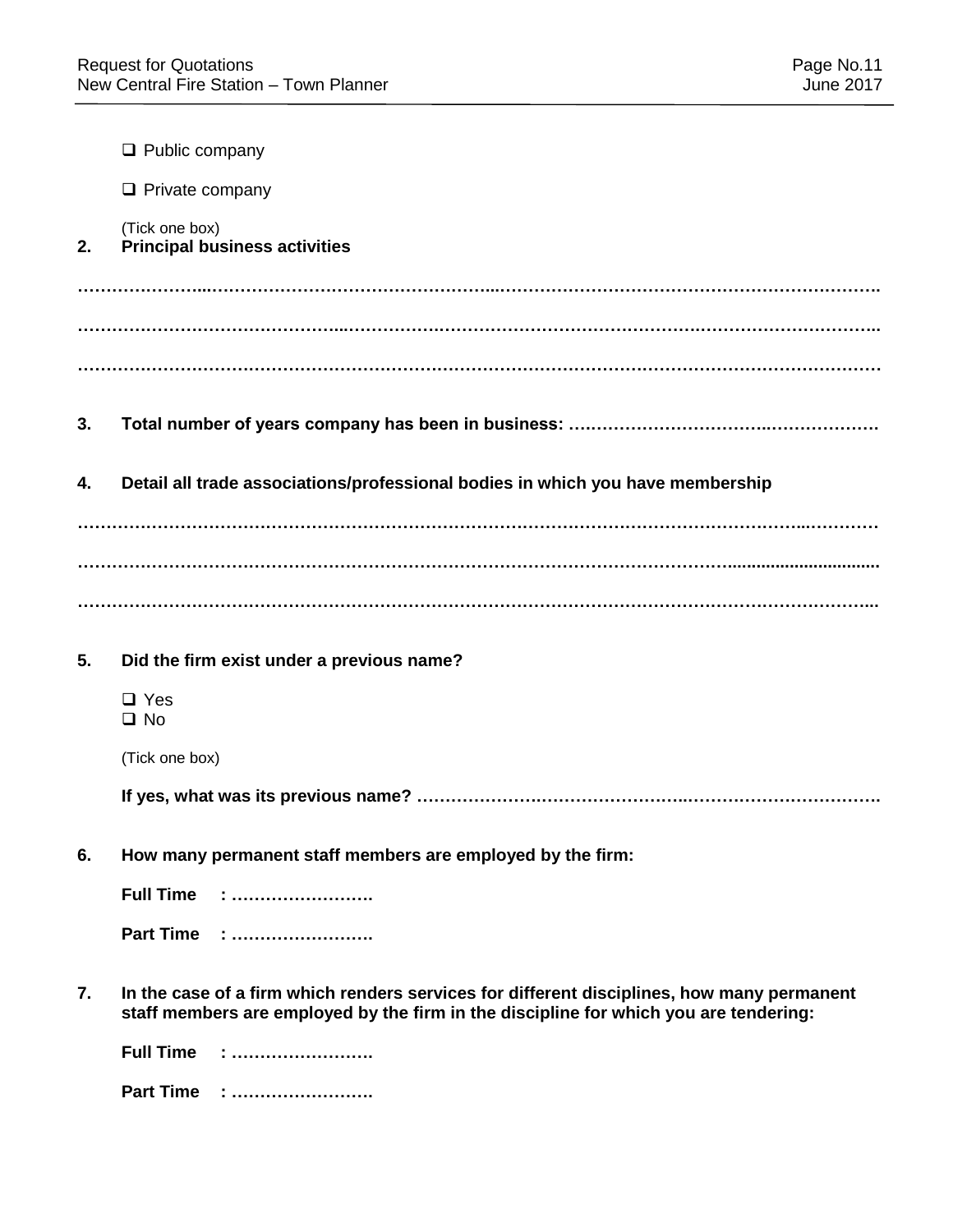### **8. What is the enterprise's annual turnover for the last two years and what is the estimated turnover of current commitments from 1 July 2015 to 30 June 2016 (excl. VAT):**

| R | Year |
|---|------|
| R | Year |
| R | Year |

### **9. List all contracts which your company is engaged in and have not yet completed:**

| <b>CONTRACT</b><br><b>DESCRIPTION</b> | <b>LOCATION</b> | <b>COMPANY/</b><br><b>EMPLOYER</b> | <b>PROJECT</b><br><b>VALUE</b> | <b>ESTIMATED</b><br><b>FEES</b> | <b>EXPECTED</b><br><b>COMPLETION</b><br>(MONTH &<br>YEAR) |
|---------------------------------------|-----------------|------------------------------------|--------------------------------|---------------------------------|-----------------------------------------------------------|
|                                       |                 |                                    |                                |                                 |                                                           |
|                                       |                 |                                    |                                |                                 |                                                           |
|                                       |                 |                                    |                                |                                 |                                                           |
|                                       |                 |                                    |                                |                                 |                                                           |
|                                       |                 |                                    |                                |                                 |                                                           |
|                                       |                 |                                    |                                |                                 |                                                           |
|                                       |                 |                                    |                                |                                 |                                                           |
|                                       |                 |                                    |                                |                                 |                                                           |
|                                       |                 |                                    |                                |                                 |                                                           |
|                                       |                 |                                    |                                |                                 |                                                           |

### **10. Banking details**

I/We hereby request and authorise you to pay any amounts which may accrue to me/us to the credit of my/our account with the mentioned bank.

I/We understand that the credit transfers hereby authorised will be processed by computer through a system known as the *"ACB Electronic Fund Transfer Service"* and

I/We also understand that no additional advice of payment will be provided by my/our bank, but details of each payment will be printed on my/our bank statement or any accompanying voucher.

This authority may be cancelled by me/us giving **30 days** notice in writing.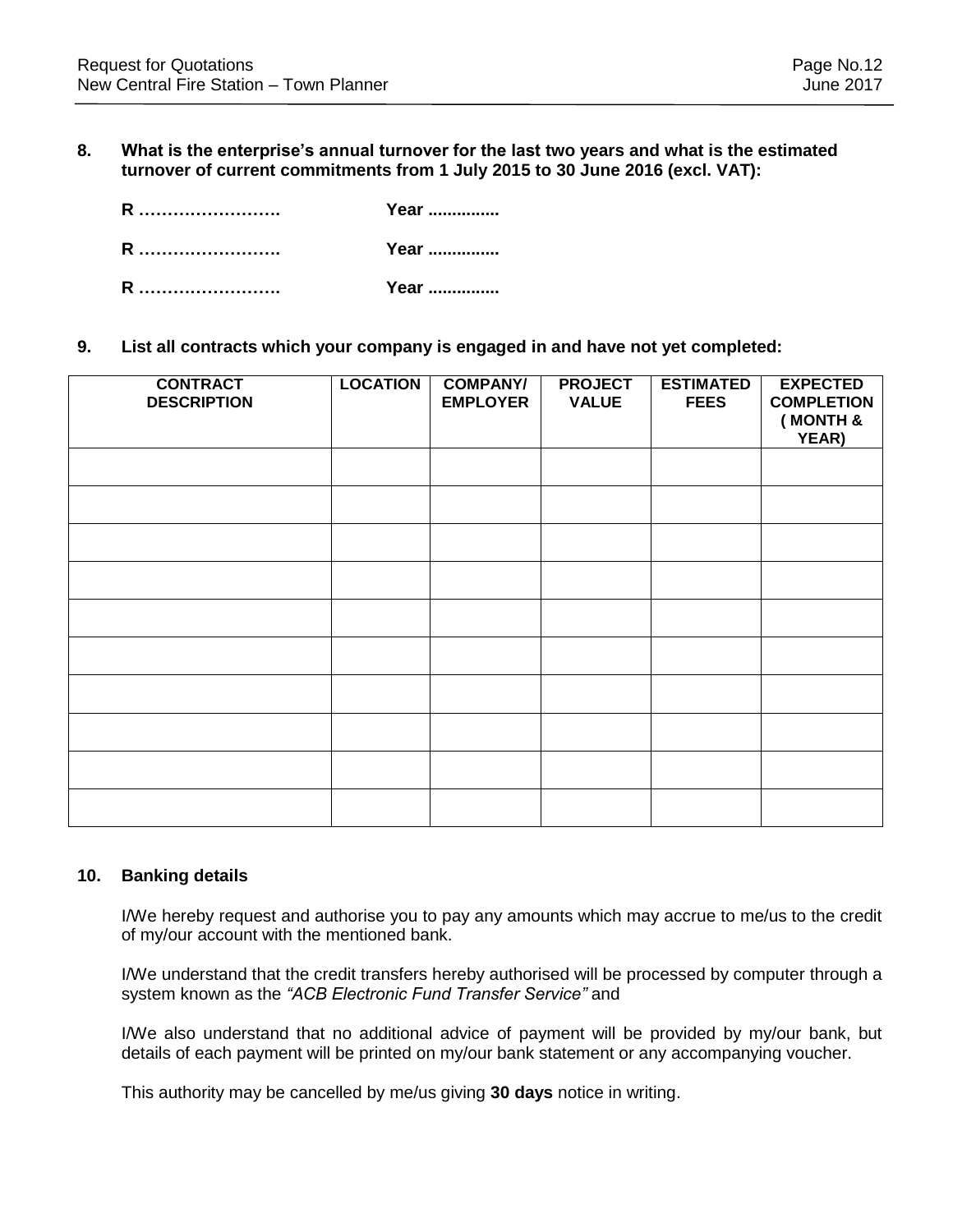| <b>BANK</b>            |  |
|------------------------|--|
| <b>BRANCH</b>          |  |
| <b>BRANCH CODE</b>     |  |
| <b>ACCOUNT NUMBER</b>  |  |
| <b>ACCOUNT HOLDER</b>  |  |
| <b>TYPE OF ACCOUNT</b> |  |
| <b>CONTACT PERSON</b>  |  |
| <b>CONTACT NUMBER</b>  |  |

### *PLEASE INCLUDE AN ORIGINAL SIGNED AND STAMPED LETTER FROM THE BANK CONFIRMING THE COMPNAY'S BANKING DETAILS. NOTE THAT PHOTOSTAT COPIES AND LETTERS BEARING ELECTRONIC SIGNATURES WILL NOT BE ACCEPTABLE.*

**The undersigned, who warrants that he/she is duly authorised to do so on behalf of the company, affirms that the information furnished in response to this request for proposal is true and correct :**

| <b>SIGNATURE</b>    |  |  |
|---------------------|--|--|
| <b>NAME IN FULL</b> |  |  |
| <b>CAPACITY</b>     |  |  |
|                     |  |  |
| <b>DATE</b>         |  |  |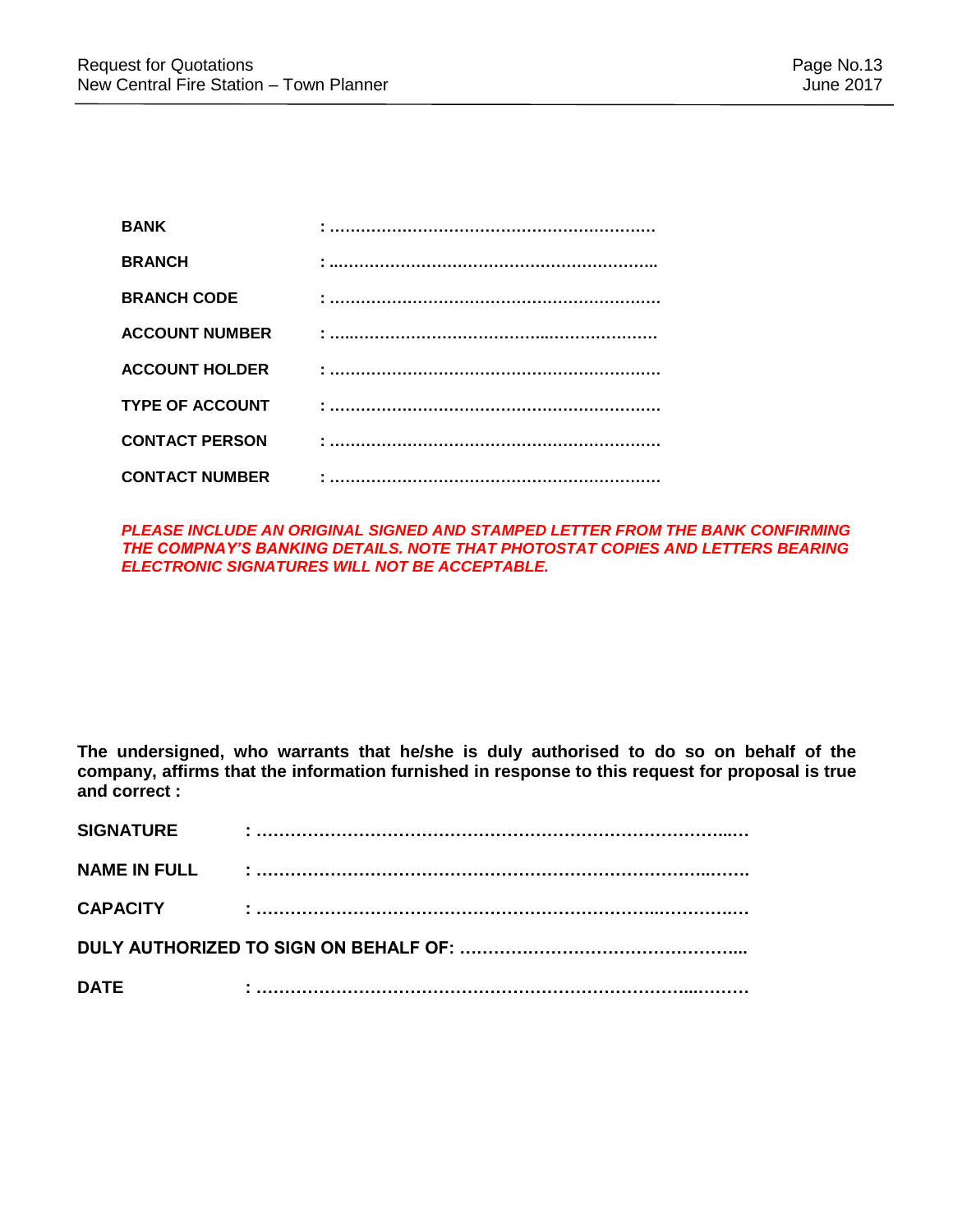### **COMPANY STAMP**

### **ANNEXURE B : DECLARATION OF INTEREST**

- 1. No bid will be accepted from persons in the service of the state\*.
- 2. Any person, having a kinship with persons in the service of the state, including a blood relationship, may make an offer or offers in terms of this invitation to bid. In view of possible allegations of favouritism, should the resulting bid, or part thereof, be awarded to persons connected with or related to persons in service of the state, it is required that the bidder or their authorised representative declare their position in relation to the evaluating/adjudicating authority.

| 3.  | In order to give effect to the above, the following questionnaire must be completed and submitted with the bid.                                                         |          |
|-----|-------------------------------------------------------------------------------------------------------------------------------------------------------------------------|----------|
| 3.1 |                                                                                                                                                                         |          |
| 3.2 |                                                                                                                                                                         |          |
| 3.3 |                                                                                                                                                                         |          |
| 3.4 |                                                                                                                                                                         |          |
| 3.5 |                                                                                                                                                                         |          |
| 3.6 |                                                                                                                                                                         |          |
| 3.7 | The names of all directors / trustees / shareholders / members, their individual identity numbers and state<br>employee numbers must be indicated in paragraph 4 below. |          |
| 3.8 | Are you presently in the service of the state*                                                                                                                          | YES / NO |
|     | If yes, furnish particulars                                                                                                                                             |          |
|     |                                                                                                                                                                         |          |
|     |                                                                                                                                                                         |          |
| 3.9 | Have you been in the service of the state for the past twelve months?                                                                                                   | YES / NO |
|     | If yes, furnish particulars                                                                                                                                             |          |
|     |                                                                                                                                                                         |          |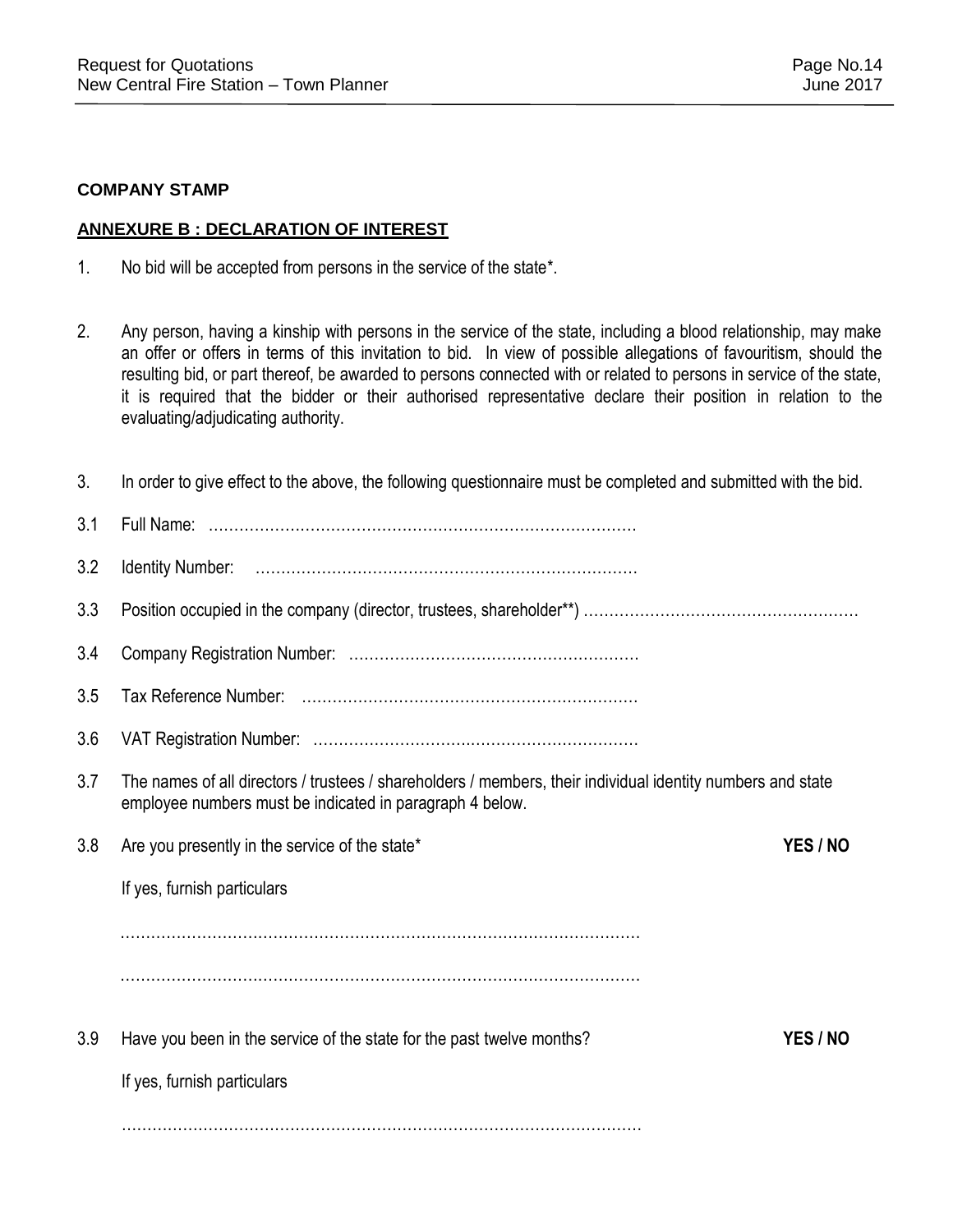………………………………………………………………………………………… 3.10 Do you, have any relationship (family, friend, other) with persons in the service of the state and who may be involved with the evaluation and or adjudication of this bid? **YES / NO** If yes, furnish particulars ………………………………………………………………………………………… ………………………………………………………………………………………… 3.11 Are you, aware of any relationship (family, friend, other) between any other bidder and any persons in the service of the state who may be involved with the evaluation and or adjudication of this bid? **YES / NO** If yes, furnish particulars ………………………………………………………………………………………… ………………………………………………………………………………………… 3.12 Are any of the company's directors, trustees, managers, principle shareholders or stakeholders in service of the state? **YES / NO** If yes, furnish particulars ………………………………………………………………………………………… ………………………………………………………………………………………… 3.13 Are any spouse, child or parent of the company's directors, trustees, managers, principle shareholders or stakeholders in service of the state? *YES / NO* If yes, furnish particulars ………………………………………………………………………………………… ………………………………………………………………………………………… 3.14 Do you or any of the directors, trustees, managers, principle shareholders or stakeholders of this company have any interest in any other related companies or businesses whether or not they are bidding for this contract? **YES / NO** If yes, furnish particulars …………………………………………………………………………………………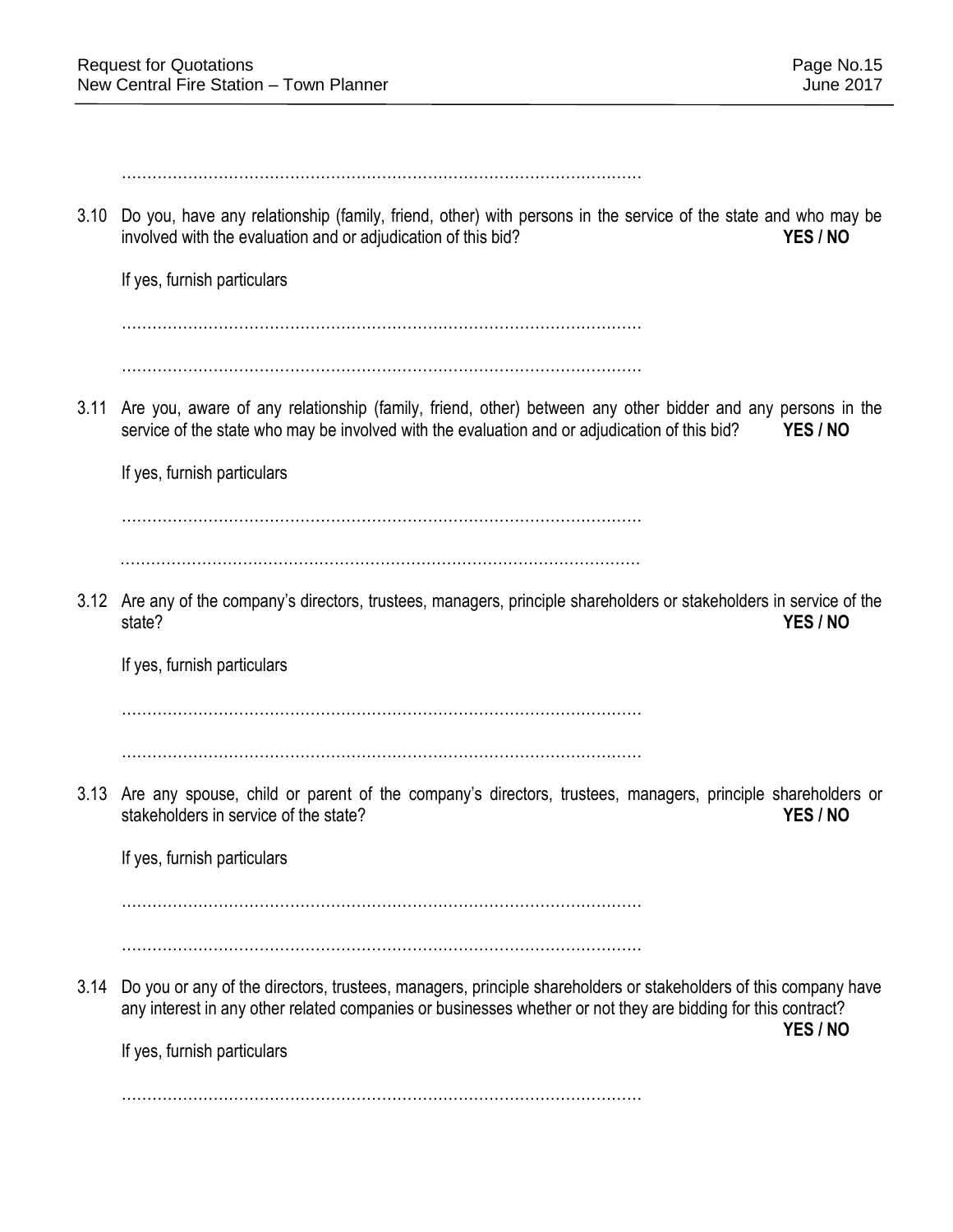…………………………………………………………………………………………

4. Full details of directors / trustees / members / shareholders.

| <b>FULL NAME</b> | <b>IDENTITY NUMBER</b> | <b>STATE EMPLOYEE NUMBER</b> |
|------------------|------------------------|------------------------------|
|                  |                        |                              |
|                  |                        |                              |
|                  |                        |                              |
|                  |                        |                              |
|                  |                        |                              |
|                  |                        |                              |
|                  |                        |                              |
|                  |                        |                              |
|                  |                        |                              |

# **CERTIFICATION**

**I, THE UNDERSIGNED (FULL NAME**) …………………………………………………………………...……………………

**CERTIFY THAT THE INFORMATION FURNISHED ON THIS DECLARATION FORM IS TRUE AND CORRECT.** 

**I ACCEPT THAT, IN ADDITION TO CANCELLATION OF A CONTRACT, ACTION MAY BE TAKEN AGAINST ME SHOULD THIS DECLARATION PROVE TO BE FALSE.** 

| Signature                                                                                                                                                                                                                                                                                                                                                                                                                                                                                                                             | Position                                                                                                                                    |  |
|---------------------------------------------------------------------------------------------------------------------------------------------------------------------------------------------------------------------------------------------------------------------------------------------------------------------------------------------------------------------------------------------------------------------------------------------------------------------------------------------------------------------------------------|---------------------------------------------------------------------------------------------------------------------------------------------|--|
| Name of Bidder                                                                                                                                                                                                                                                                                                                                                                                                                                                                                                                        | Date                                                                                                                                        |  |
| MSCM Regulations: "in the service of the state" means to be -<br>(a) a member of $-$<br>(i) any municipal council;<br>(ii) any provincial legislature; or<br>(iii) the national Assembly or the national Council of provinces;<br>(b) a member of the board of directors of any municipal entity;<br>an official of any municipality or municipal entity;<br>(C)<br>(d)<br>of the Public Finance Management Act, 1999 (Act No.1 of 1999);<br>(e) a member of the accounting authority of any national or provincial public entity; or | an employee of any national or provincial department, national or provincial public entity or constitutional institution within the meaning |  |

(f) an employee of Parliament or a provincial legislature.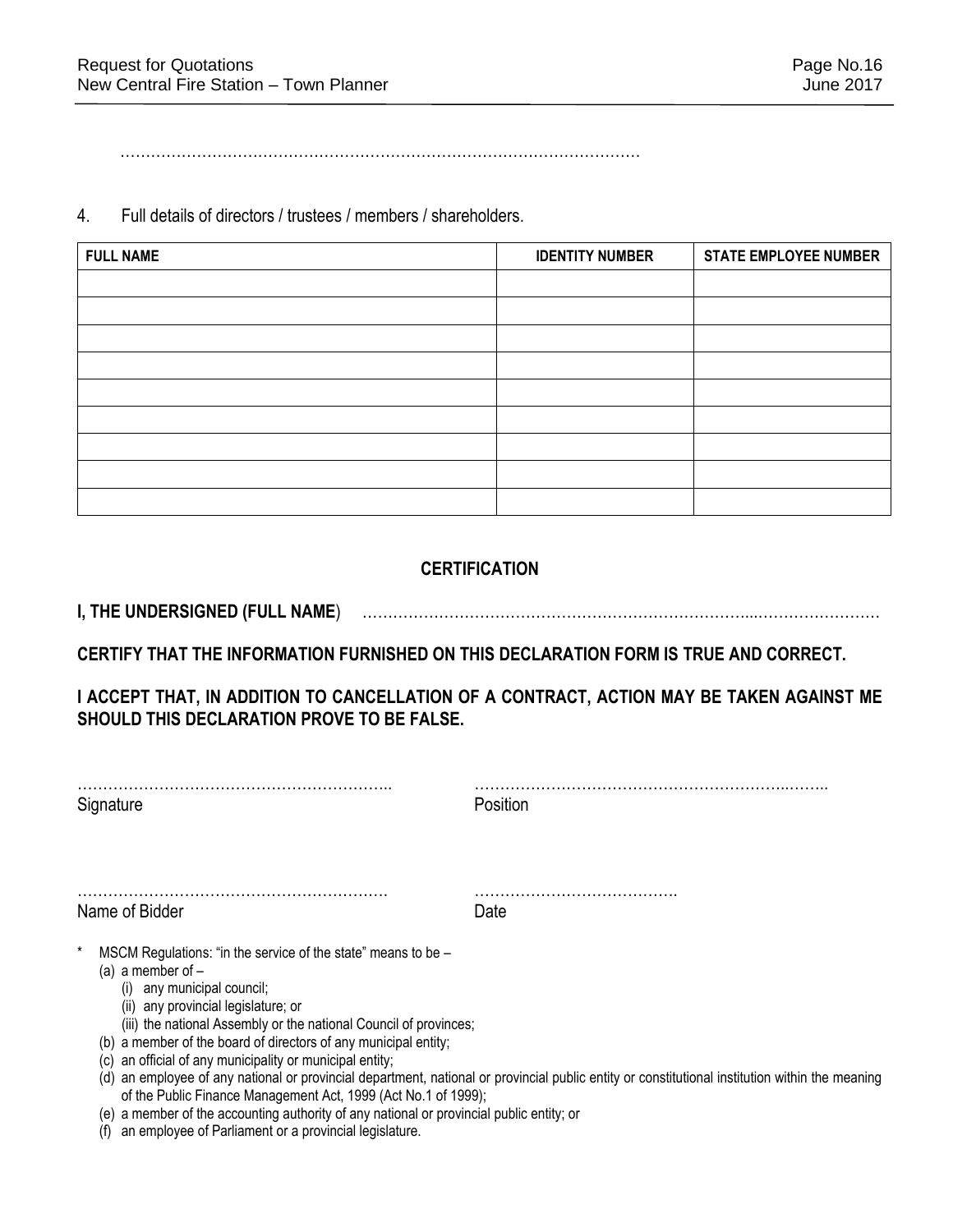\*\* "Stakeholder' means a person who owns shares in the company and is actively involved in the management of the company or business and exercises control over the company.

### **ANNEXURE C : DECLARATION OF BIDDER'S PAST SUPPLY CHAIN MANAGEMENT PRACTICES**

- 1 This Municipal Bidding Document must form part of all bids invited.
- 2 It serves as a declaration to be used by municipalities and municipal entities in ensuring that when goods and services are being procured, all reasonable steps are taken to combat the abuse of the supply chain management system.
- 3 The bid of any bidder may be rejected if that bidder, or any of its directors have:
	- a. abused the municipality's / municipal entity's supply chain management system or committed any improper conduct in relation to such system;
	- b. been convicted for fraud or corruption during the past five years;
	- c. willfully neglected, reneged on or failed to comply with any government, municipal or other public sector contract during the past five years; or
	- d. been listed in the Register for Tender Defaulters in terms of section 29 of the Prevention and Combating of Corrupt Activities Act (No 12 of 2004).
- 4 In order to give effect to the above, the following questionnaire must be completed and submitted with the bid.

| <b>Item</b> | <b>Question</b>                                                                                                                                                                                                                                                                                                                                                                                                                                   | Yes | N <sub>0</sub> |
|-------------|---------------------------------------------------------------------------------------------------------------------------------------------------------------------------------------------------------------------------------------------------------------------------------------------------------------------------------------------------------------------------------------------------------------------------------------------------|-----|----------------|
| 4.1         | Is the bidder or any of its directors listed on the National Treasury's database<br>as a company or person prohibited from doing business with the public<br>sector?<br>(Companies or persons who are listed on this database were informed in<br>writing of this restriction by the National Treasury after the <i>audi alteram</i><br>partem rule was applied).                                                                                 | Yes | No.            |
| 4.1.1       | If so, furnish particulars:                                                                                                                                                                                                                                                                                                                                                                                                                       |     |                |
| 4.2         | Is the bidder or any of its directors listed on the Register for Tender Defaulters<br>in terms of section 29 of the Prevention and Combating of Corrupt Activities<br>Act (No 12 of 2004)?<br>(To access this Register enter the National Treasury's website,<br>www.treasury.gov.za, click on the icon "Register for Tender Defaulters"<br>or submit your written request for a hard copy of the Register to<br>facsimile number (012) 3265445). | Yes | No.            |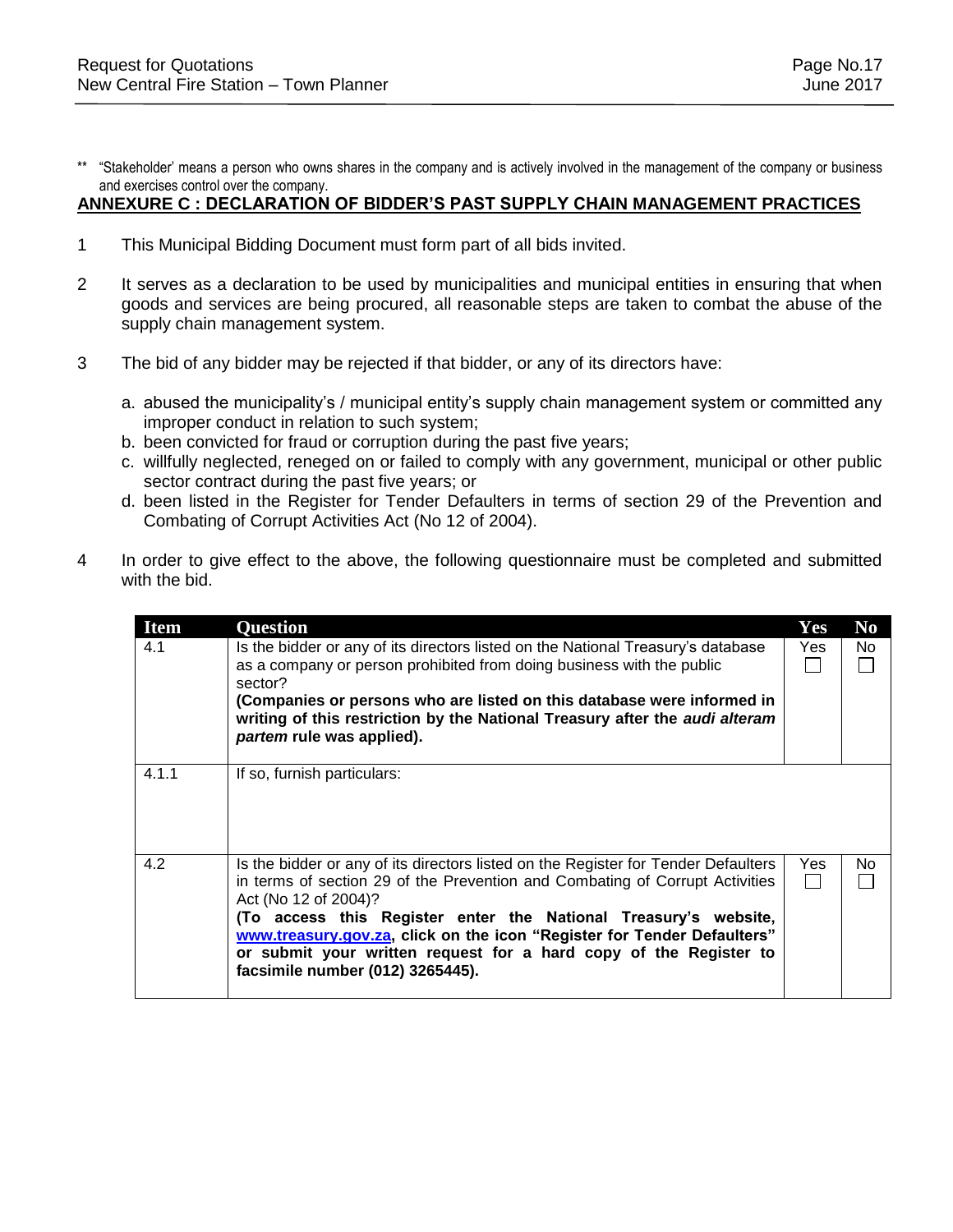| 4.2.1       | If so, furnish particulars:                                                                                                        |            |                        |
|-------------|------------------------------------------------------------------------------------------------------------------------------------|------------|------------------------|
|             |                                                                                                                                    |            |                        |
|             |                                                                                                                                    |            |                        |
|             |                                                                                                                                    |            |                        |
|             |                                                                                                                                    |            |                        |
|             |                                                                                                                                    |            |                        |
|             |                                                                                                                                    |            |                        |
|             |                                                                                                                                    |            |                        |
|             |                                                                                                                                    |            |                        |
| <b>Item</b> | <b>Question</b>                                                                                                                    | Yes        | $\mathbf{N}\mathbf{0}$ |
| 4.3         | Was the bidder or any of its directors convicted by a court of law (including a                                                    | Yes        | No.                    |
|             | court of law outside the Republic of South Africa) for fraud or corruption during                                                  |            |                        |
|             | the past five years?                                                                                                               |            |                        |
| 4.4         | Does the bidder or any of its directors owe any municipal rates and taxes or                                                       | Yes        | No                     |
|             | municipal charges to the municipality / municipal entity, or to any other                                                          |            |                        |
|             | municipality / municipal entity, that is in arrears for more than three months?                                                    |            |                        |
| 4.3.1       | If so, furnish particulars:                                                                                                        |            |                        |
|             |                                                                                                                                    |            |                        |
|             |                                                                                                                                    |            |                        |
|             |                                                                                                                                    |            |                        |
|             |                                                                                                                                    |            |                        |
| 4.5         | Was any contract between the bidder and the municipality / municipal entity or                                                     | <u>Yes</u> | No                     |
|             | any other organ of state terminated during the past five years on account of<br>failure to perform on or comply with the contract? |            |                        |
|             |                                                                                                                                    |            |                        |
| 4.7.1       | If so, furnish particulars:                                                                                                        |            |                        |
|             |                                                                                                                                    |            |                        |
|             |                                                                                                                                    |            |                        |
|             |                                                                                                                                    |            |                        |
|             |                                                                                                                                    |            |                        |

# **CERTIFICATION**

# **I, THE UNDERSIGNED (FULL NAME**) …………………………………………………………………...……………………

# **CERTIFY THAT THE INFORMATION FURNISHED ON THIS DECLARATION FORM IS TRUE AND CORRECT.**

# **I ACCEPT THAT, IN ADDITION TO CANCELLATION OF A CONTRACT, ACTION MAY BE TAKEN AGAINST ME SHOULD THIS DECLARATION PROVE TO BE FALSE.**

| Signature      | Position |
|----------------|----------|
|                |          |
| Name of Bidder | - Date   |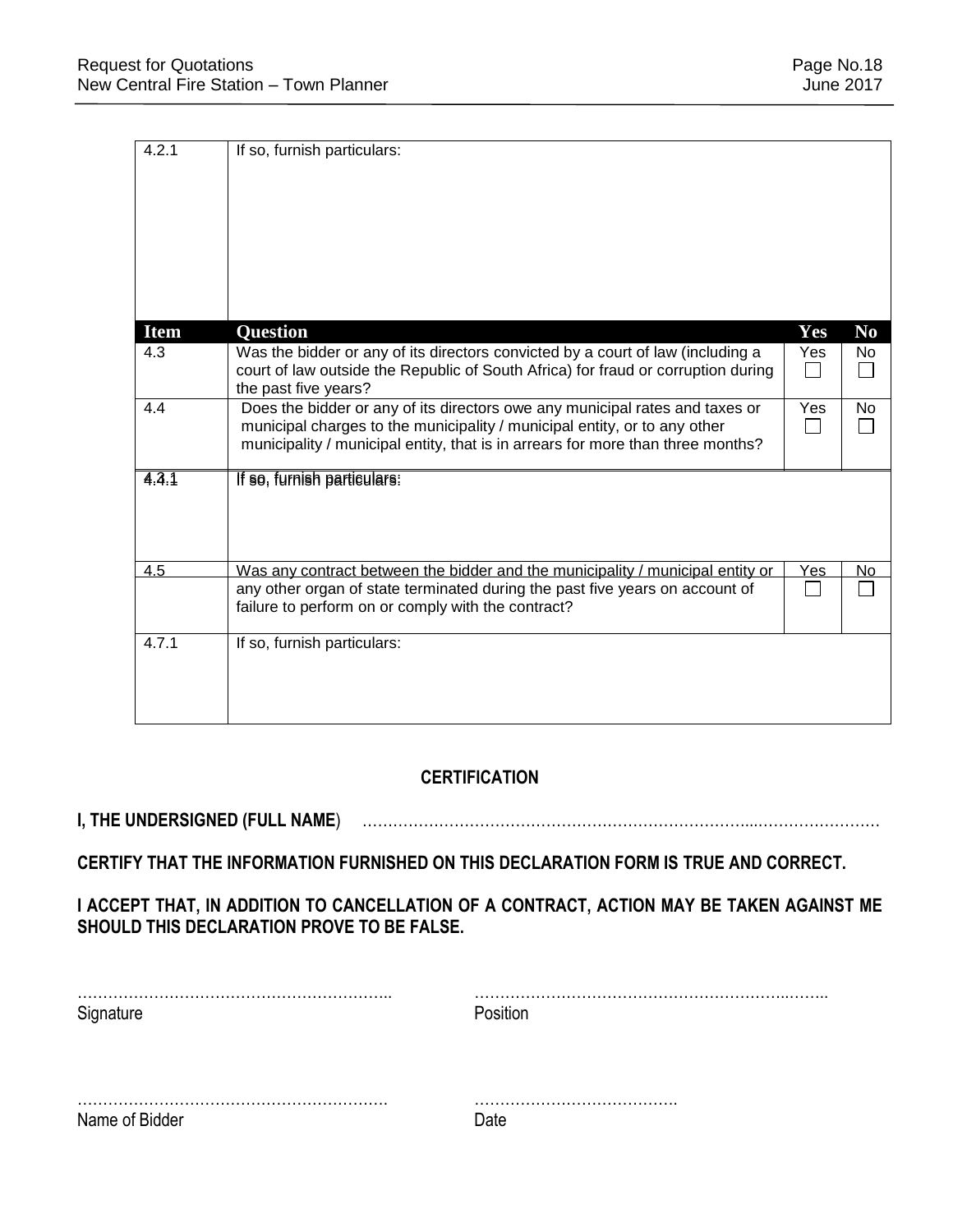| <b>EMPLOYER</b> | <b>CONSULTING</b><br><b>ENGINEER</b> | <b>NATURE OF WORK</b> | <b>VALUE OF</b><br><b>WORK</b> | <b>YEAR</b><br><b>COMPLETED</b> |
|-----------------|--------------------------------------|-----------------------|--------------------------------|---------------------------------|
|                 |                                      |                       |                                |                                 |
|                 |                                      |                       |                                |                                 |
|                 |                                      |                       |                                |                                 |
|                 |                                      |                       |                                |                                 |
|                 |                                      |                       |                                |                                 |
|                 |                                      |                       |                                |                                 |
|                 |                                      |                       |                                |                                 |
|                 |                                      |                       |                                |                                 |
|                 |                                      |                       |                                |                                 |
|                 |                                      |                       |                                |                                 |
|                 |                                      |                       |                                |                                 |
|                 |                                      |                       |                                |                                 |
|                 |                                      |                       |                                |                                 |
|                 |                                      |                       |                                |                                 |
|                 |                                      |                       |                                |                                 |
|                 |                                      |                       |                                |                                 |
|                 |                                      |                       |                                |                                 |

(In the event of insufficient space, kindly attach documentation)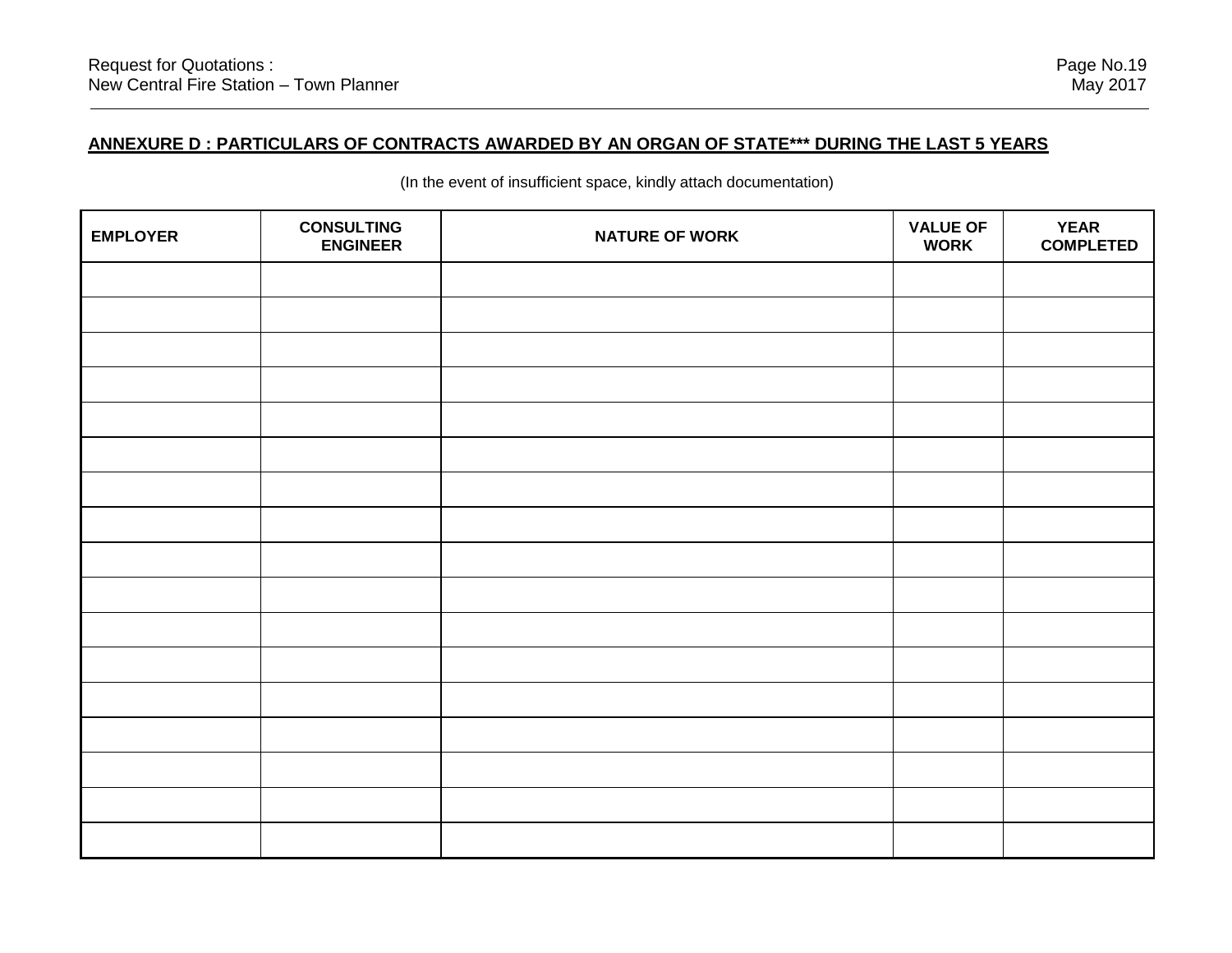# ANNEXURE D : PARTICULARS OF CONTRACTS AWARDED BY AN ORGAN OF STATE\*\*\* DURING THE LAST 5 YEARS cont.

| <b>EMPLOYER</b> | <b>CONSULTING</b><br><b>ENGINEER</b> | <b>NATURE OF WORK</b> | <b>VALUE OF</b><br><b>WORK</b> | <b>YEAR</b><br><b>COMPLETED</b> |
|-----------------|--------------------------------------|-----------------------|--------------------------------|---------------------------------|
|                 |                                      |                       |                                |                                 |
|                 |                                      |                       |                                |                                 |
|                 |                                      |                       |                                |                                 |
|                 |                                      |                       |                                |                                 |
|                 |                                      |                       |                                |                                 |
|                 |                                      |                       |                                |                                 |
|                 |                                      |                       |                                |                                 |

**\*\*\* Organ of State means-**

- a) a national or provincial department:
- b) a municipality;
- c) a constitutional institution defined in the Public Finance Management Act, 1999 (Act No. 1 of 1999);
- d) Parliament;
- e) a provincial legislature;

……………………………………………………. ………………………………….

◆ f) any other institution or category of institutions included in the definition of "organ of state" in section 239 of the Constitution and recognised by the [Minister](javascript:void(0);) by notice in the *Government Gazette* as an institution or category of institutions to which [this Act](javascript:void(0);) applies

| .                                            | . |
|----------------------------------------------|---|
| ٦ı٢                                          |   |
| $\sim$<br>$\sim$<br>$\overline{\phantom{a}}$ |   |

Name of Bidder Date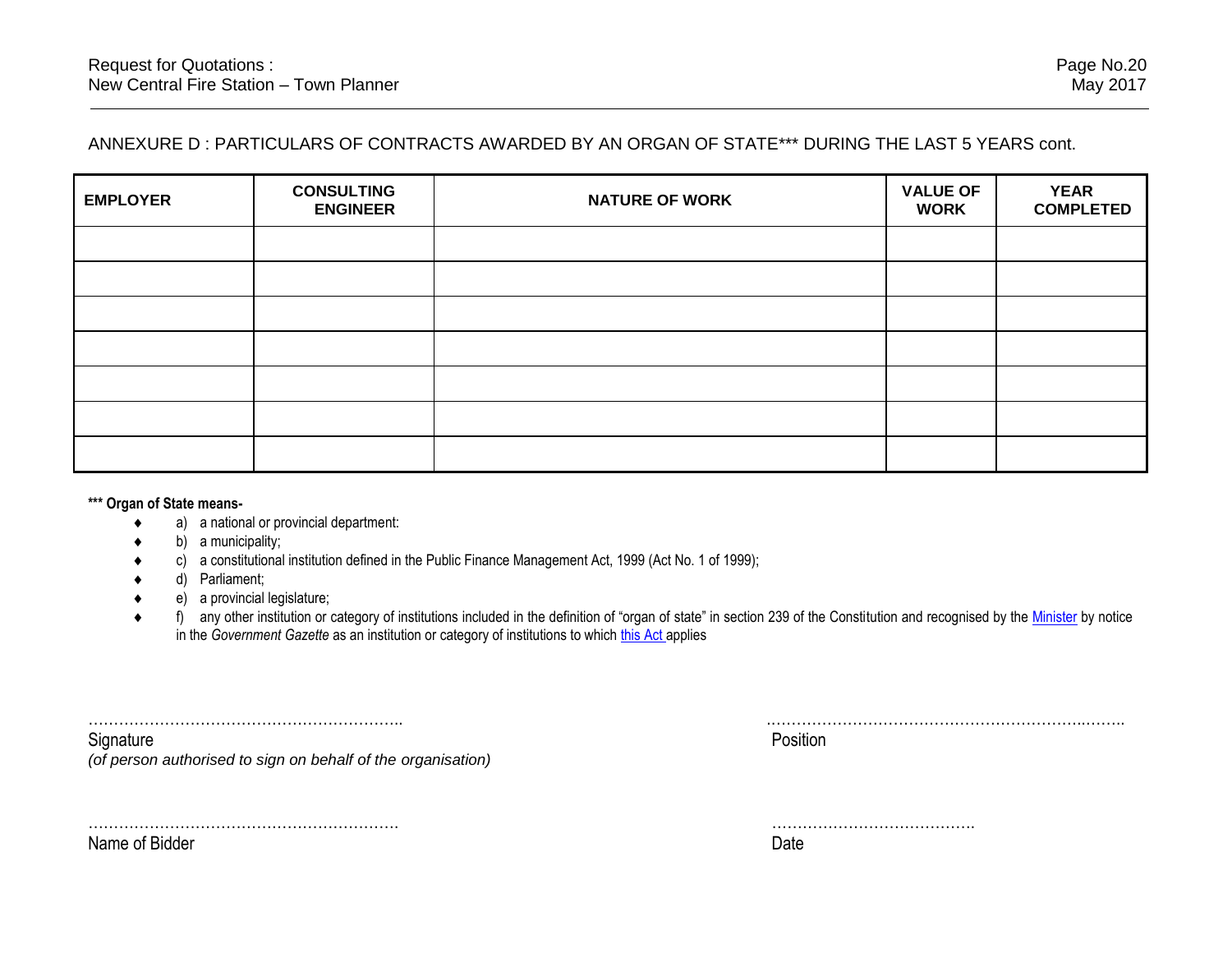### **ANNEXURE E : CERTIFICATE OF INDEPENDENT BID DETERMINATION**

I, the undersigned, in submitting the accompanying bid:

### *Town Planning services for the Central Fire Station Project*

in response to the invitation for the bid made by:

### *Johannesburg Development Agency*

do hereby make the following statements that I certify to be true and complete in every respect:

I certify, on behalf of:

(Name of Bidder)

 $\hbox{and}\hskip1cm \hbox{that}$ 

- 1. I have read and I understand the contents of this Certificate;
- 2. I understand that the accompanying bid will be disqualified if this Certificate is found not to be true and complete in every respect;
- 3. I am authorized by the bidder to sign this Certificate, and to submit the accompanying bid, on behalf of the bidder;
- 4. Each person whose signature appears on the accompanying bid has been authorized by the bidder to determine the terms of, and to sign, the bid, on behalf of the bidder;
- 5. For the purposes of this Certificate and the accompanying bid, I understand that the word "competitor" shall include any individual or organization, other than the bidder, whether or not affiliated with the bidder, who:
	- (a) has been requested to submit a bid in response to this bid invitation;
	- (b) could potentially submit a bid in response to this bid invitation, based on their qualifications, abilities or experience; and
	- (c) provides the same goods and services as the bidder and/or is in the same line of business as the bidder
- 6. The bidder has arrived at the accompanying bid independently from, and without consultation, communication, agreement or arrangement with any competitor. However communication between partners in a joint venture or consortium will not be construed as collusive bidding.
- 7. In particular, without limiting the generality of paragraph 6 above, there has been no consultation, communication, agreement or arrangement with any competitor regarding:
	- (a) prices;
	- (b) geographical area where product or service will be rendered (market allocation);
	- (c) methods, factors or formulas used to calculate prices;
	- (d) the intention or decision to submit or not to submit a bid;